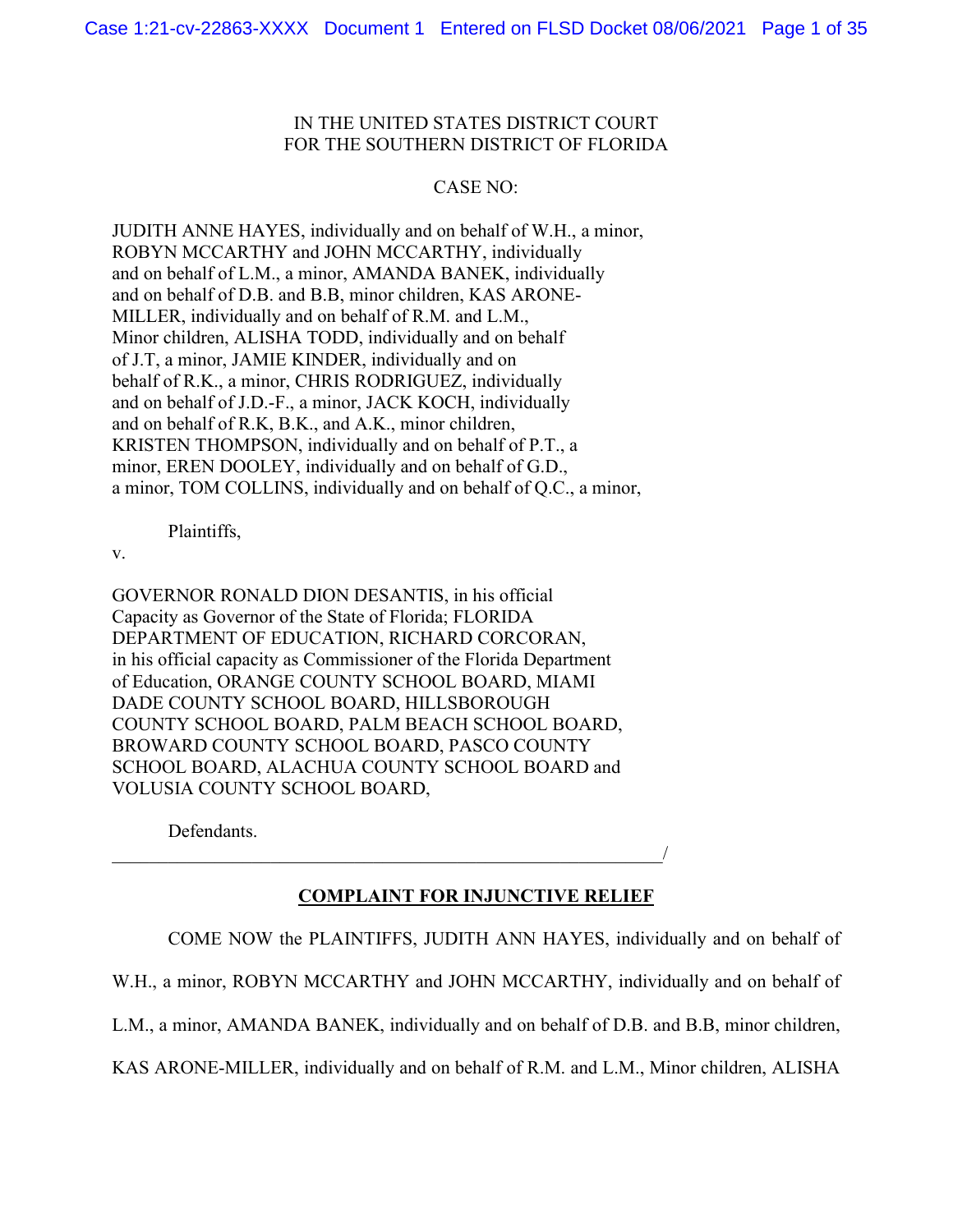Judith Ann Hayes, et. al. v. Governor DeSantis, et. al. COMPLAINT Page 2 of 35

 $\mathcal{L}_\mathcal{L}$  , which is a set of the set of the set of the set of the set of the set of the set of the set of the set of the set of the set of the set of the set of the set of the set of the set of the set of the set of

TODD, individually and on behalf of J.T, a minor, JAMIE KINDER, individually and on behalf of R.K., a minor, CHRIS RODRIGUEZ, individually and on behalf of J.D.-F., a minor, JACK KOCH, individually and on behalf of R.K, B.K., and A.K., minor children, KRISTEN THOMPSON, individually and on behalf of P.T., a minor, EREN DOOLEY, individually and on behalf of G.D., a minor, and TOM COLLINS, individually and on behalf of Q.C. a minor, by and through the undersigned counsels sues GOVERNOR RON DESANTIS; FLORIDA DEPARTMENT OF EDUCATION; COMMISSIONER RICHARD CORCORAN; the ORANGE COUNTY SCHOOL BOARD; the MIAMI DADE COUNTY SCHOOL BOARD; the HILLSBOROUGH COUNTY SCHOOL BOARD, PALM BEACH SCHOOL BOARD; BROWARD COUNTRY SCHOOL BOARD; PASCO COUNTY SCHOOL BOARD; ALACHUA COUNTY SCHOOL BOARD and VOLUSIA COUNTY SCHOOL BOARD and hereby alleges as follows:

#### **PARTIES**

1. The plaintiff, JUDITH ANNE HAYES, is an individual, *sui juris*, who resides in Orange County, Florida. Mrs. Hayes is the mother of W.H., a disabled child.

2. The plaintiff, W.H., is a minor who has resides in Orange County, Florida. W.H. has Down Syndrome and has been identified as a student with a disability.

3. The plaintiff, ROBYN MCCARTHY, is an individual, *sui juris*, who resides in Miami-Dade County, Florida. Ms. McCarthy is the mother of L.M., a disabled child.

4. The plaintiff, JOHN MCCARTHY, is an individual, *sui juris*, who resides in Miami-Dade County, Florida. Mr. McCarthy is the father of L.M., a disabled child.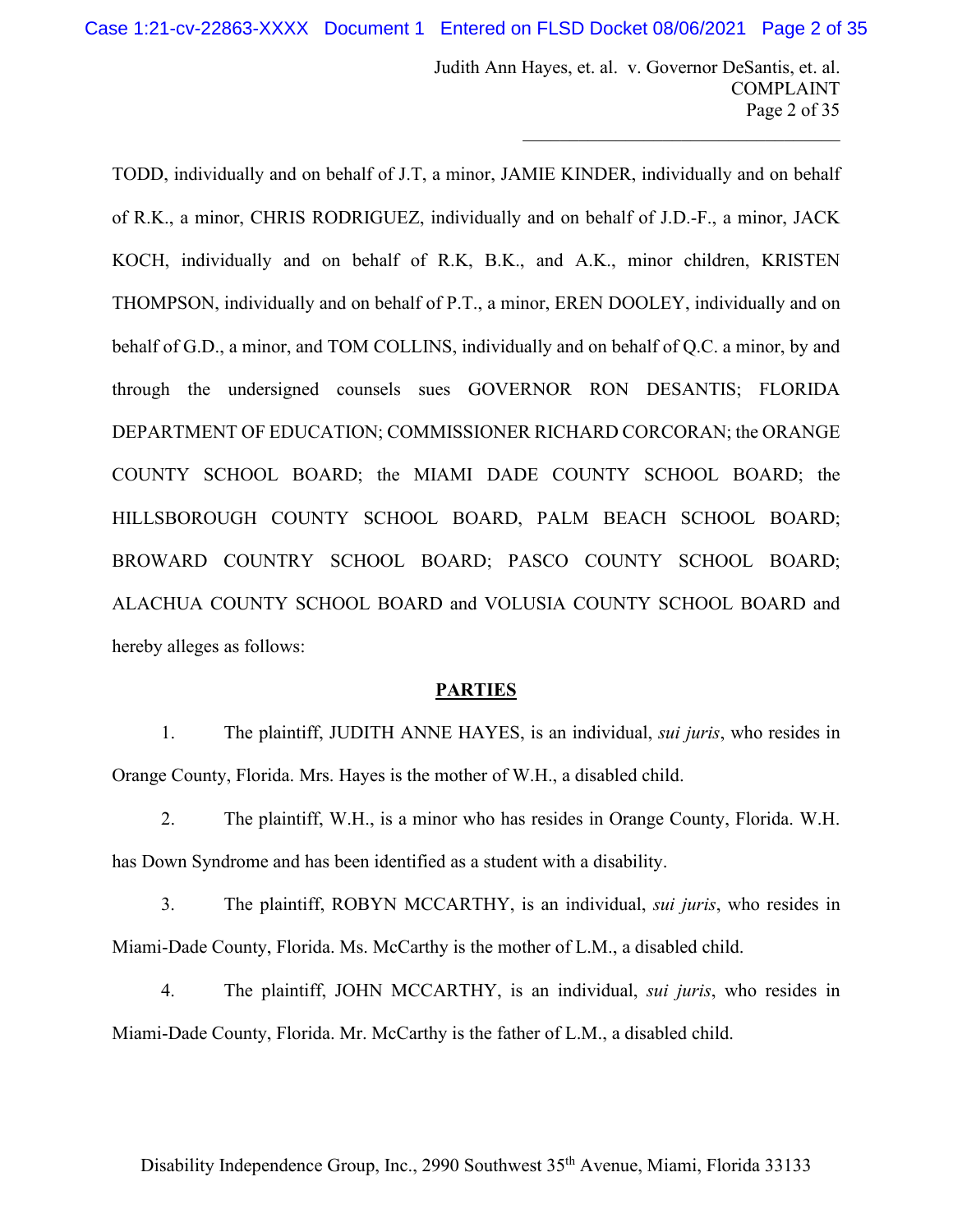$\mathcal{L}_\mathcal{L}$  , which is a set of the set of the set of the set of the set of the set of the set of the set of the set of the set of the set of the set of the set of the set of the set of the set of the set of the set of

5. The plaintiff, L.M., is a minor who resides in Miami-Dade County, Florida. L.M. has severe asthma and has been identified as a student with a disability.

6. The plaintiff, KAS ARONE-MILLER, is an individual, *sui juris*, who resides in Hillsborough County, Florida. Ms. Arone-Miller is the mother of R.M. and L.M.

7. The plaintiff, R.M., is a minor who resides in Hillsborough County, Florida, at all times relevant. R.M. has an autism spectrum disorder and has been identified as a student with a disability.

8. The plaintiff, L.M., is a minor who resides in Hillsborough County, Florida. L.M. has an autism spectrum disorder and has been identified as a student with a disability.

9. The plaintiff, AMANDA BANEK, in an individual, *sui juris*, who resides in Palm Beach County, Florida. Ms. Banek is the mother of D.B. and B.B.

10. The plaintiff, D.B., is a minor who resides in Palm Beach County, Florida. D.B. has severe asthma and a speech impairment and has been identified as a student with a disability.

11. The plaintiff, B.B., is a minor who resides in Palm Beach County, Florida. B.B. has severe asthma, a speech impairment, attention deficit hyperactivity disorder and anxiety and has been identified as a student with a disability.

12. The plaintiff, ALISHA TODD, in an individual, *sui juris*, who resides in Palm Beach County, Florida. Ms. Todd is the mother of J.T.

13. The plaintiff, J.T., is a minor who resides in Palm Beach County, Florida. J.T. has an autism spectrum disorder and hyperekplexia and has been identified as a student with a disability.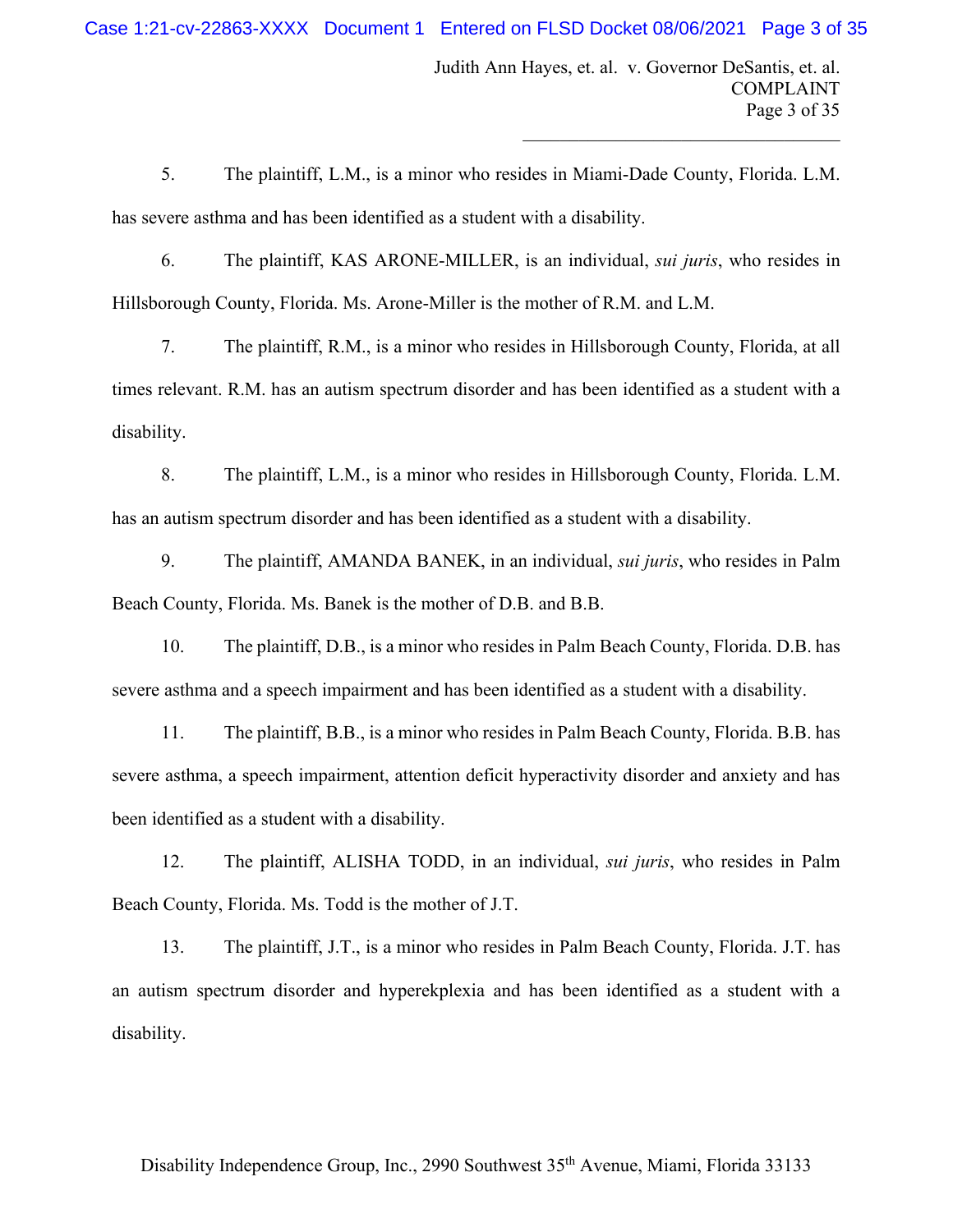Judith Ann Hayes, et. al. v. Governor DeSantis, et. al. COMPLAINT Page 4 of 35

 $\mathcal{L}_\mathcal{L}$  , which is a set of the set of the set of the set of the set of the set of the set of the set of the set of the set of the set of the set of the set of the set of the set of the set of the set of the set of

14. The plaintiff, JAMIE KINDER, is an individual, *sui juris*, who resides in Volusia County, Florida. Ms. Kinder is the mother of R.K.

15. The plaintiff, R.K., is a minor who has resides in Volusia County, Florida. R.K. is immunocompromised and has been identified as a student with a disability.

16. The plaintiff, CHRIS RODRIGUEZ, *sui juris*, who resides in Broward County, Florida. Mr. Rodriguez is the parent and guardian of J.D.-F.

17. The plaintiff, J.D.-F., is a minor who has reside in Broward County, Florida. J.D.- F. has kidney disease and has been identified as a student with a disability.

18. The plaintiff, JACK KOCH, *sui juris*, who resides in Pasco County, Florida. Mr. Koch is the father of R.K, B.K. and A.K.

19. The plaintiff, R.K., is a minor who resides in Pasco County, Florida. R.K. has attention deficit hyperactive disorder and a specific learning disability and has been identified as a student with a disability.

20. The plaintiff, B.K., is a minor who resides in Pasco County, Florida. B.K. has an autism spectrum disorder and attention deficit hyperactive disorder along with a speech impairment. B.K. has been identified as a student with a disability.

21. The plaintiff, A.K., is a minor who resides in Pasco County, Florida. A.K. has a speech impairment and has been identified as a student with a disability.

22. The plaintiff, KRISTEN THOMPSON, *sui juris*, who resides in Alachua County, Florida. Ms. Thompson is the mother of P.T.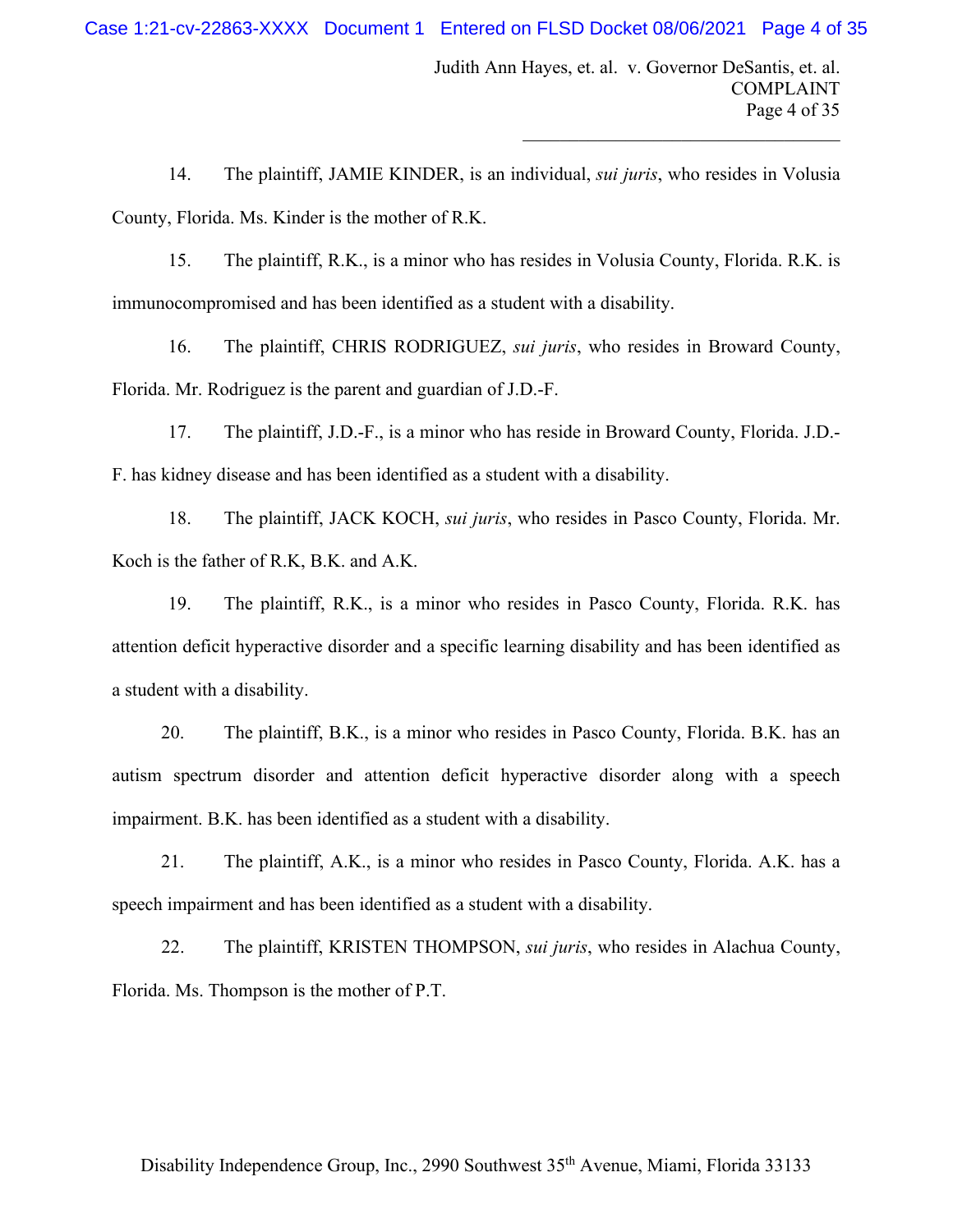Judith Ann Hayes, et. al. v. Governor DeSantis, et. al. COMPLAINT Page 5 of 35

 $\mathcal{L}_\mathcal{L}$  , which is a set of the set of the set of the set of the set of the set of the set of the set of the set of the set of the set of the set of the set of the set of the set of the set of the set of the set of

23. The plaintiff, P.T., is a minor who resides in Alachua County, Florida. P.T. has Trisomy-18 and breaths through a tracheotomy tube. P.T. has been identified as a student with a disability.

24. The plaintiff, EREN DOOLEY, is individual, sui juris, who resides in Hillsborough County, Florida. Ms. Dooley is the mother of G.D.

25. The plaintiff, G.D., is a minor who has resides in Hillsborough County, Florida. G.D. has asthma and anxiety and has been identified as a student with a disability.

26. The plaintiff, TOM COLLINS, in individual, sui juris, who resides in Palm Beach County, Florida. Mr. Collins is the father of Q.C.

27. The plaintiff, Q.C., is a minor who resides in Palm Beach County, Florida. Q.C. has severe asthma and anxiety and has been identified as a student with a disability.

28. The Defendant, RONALD DION DESANTIS, in his official capacity as Governor of the State of Florida ("Gov. DeSantis" or "DeSantis" or "Governor"), is responsible under Florida law for ensuring "the laws be faithfully executed" and has the "authority to protect life, liberty, and property." Florida Statutes §§ 14.01, *et. seq*. Defendant DeSantis is sued for his official capacity as the Governor of the State of Florida.

29. The FLORIDA DEPARTMENT OF EDUCATION. ("FLDOE") is the state educational agency (SEA) responsible for educating all children within the State of Florida, including those who need special educational services because of a disability. FLDOE is a public entity pursuant to 42 U.S.C. § 12131(1)(B) and is subject to the mandates of Title II of the ADA and its implementing regulations. FLDOE receives federal financial assistance within the meaning of the Rehabilitation Act, 29 U.S.C. § 794(a).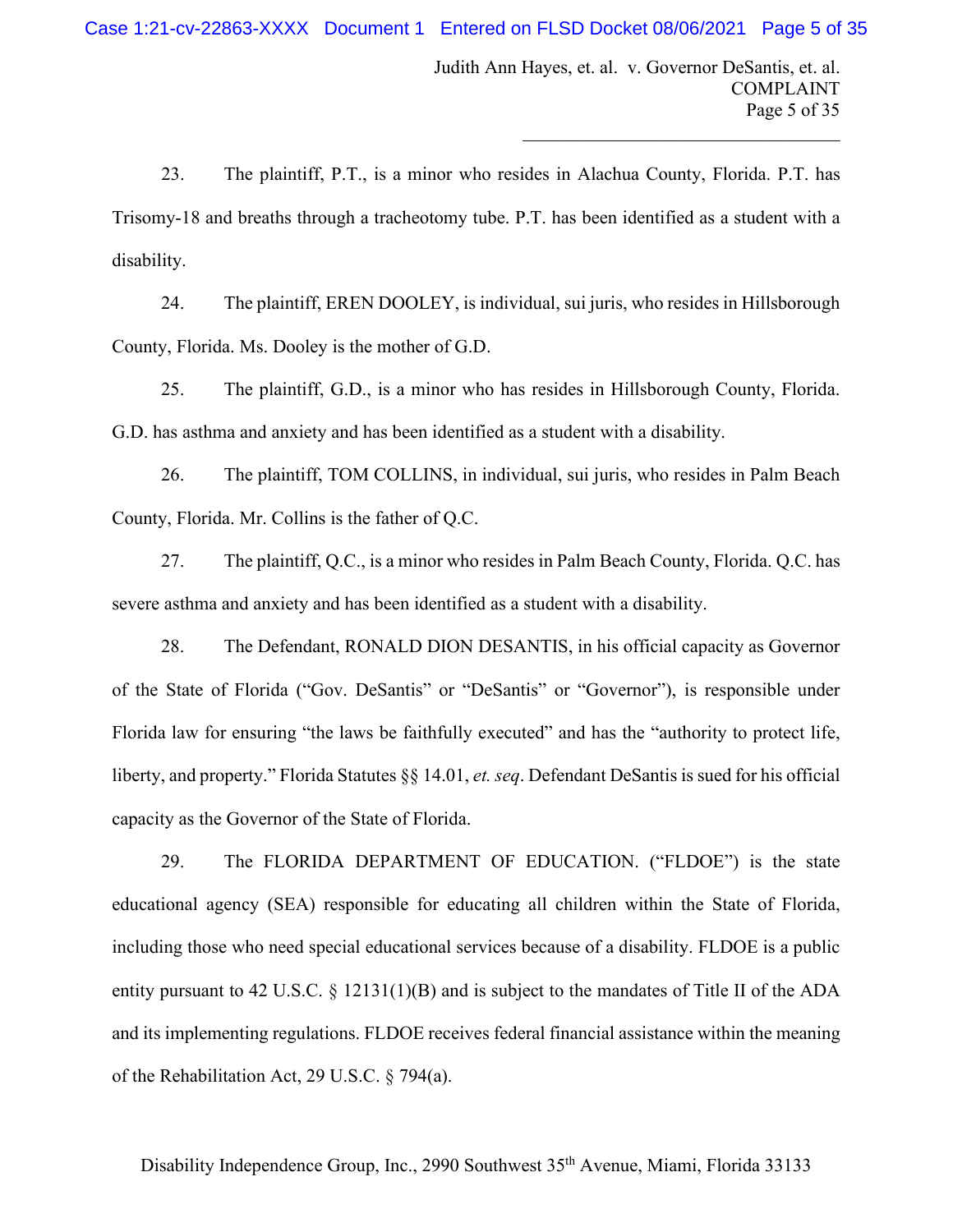Judith Ann Hayes, et. al. v. Governor DeSantis, et. al. COMPLAINT Page 6 of 35

 $\mathcal{L}_\mathcal{L}$  , which is a set of the set of the set of the set of the set of the set of the set of the set of the set of the set of the set of the set of the set of the set of the set of the set of the set of the set of

30. The Defendant RICHARD CORCORAN, in his official capacity as Commissioner of the Florida Department of Education, is responsible for the acts and omissions of the FLDOE.

31. The Defendant, ORANGE COUNTY SCHOOL BOARD, ("Board" or "District"), as an indispensable but not adverse party, is a corporate and governmental agency duly empowered by the constitution and statutes of the state of Florida to administer, manage, and operate the Orange County Public Schools ("OCPS"). The Board receives state and federal funding for the education of children with disabilities. The Board meets the definition of a public entity under 42 U.S.C. § 12131.

32. The Defendant, MIAMI DADE COUNTY SCHOOL BOARD, ("Board" or "District"), as an indispensable but not adverse party, is a corporate and governmental agency duly empowered by the constitution and statutes of the state of Florida to administer, manage, and operate the Miami Dade County Public Schools ("MDCPS"). The Board receives state and federal funding for the education of children with disabilities. The Board meets the definition of a public entity under 42 U.S.C. § 12131.

33. The Defendant, HILLSBOROUGH COUNTY SCHOOL BOARD, ("Board" or "District"), as an indispensable but not adverse party, is a corporate and governmental agency duly empowered by the constitution and statutes of the state of Florida to administer, manage, and operate the Hillsborough County Public Schools ("HCPS"). The Board receives state and federal funding for the education of children with disabilities. The Board meets the definition of a public entity under 42 U.S.C. § 12131.

34. The Defendant, PALM BEACH COUNTY SCHOOL BOARD, ("Board" or "District"), as an indispensable but not adverse party, is a corporate and governmental agency duly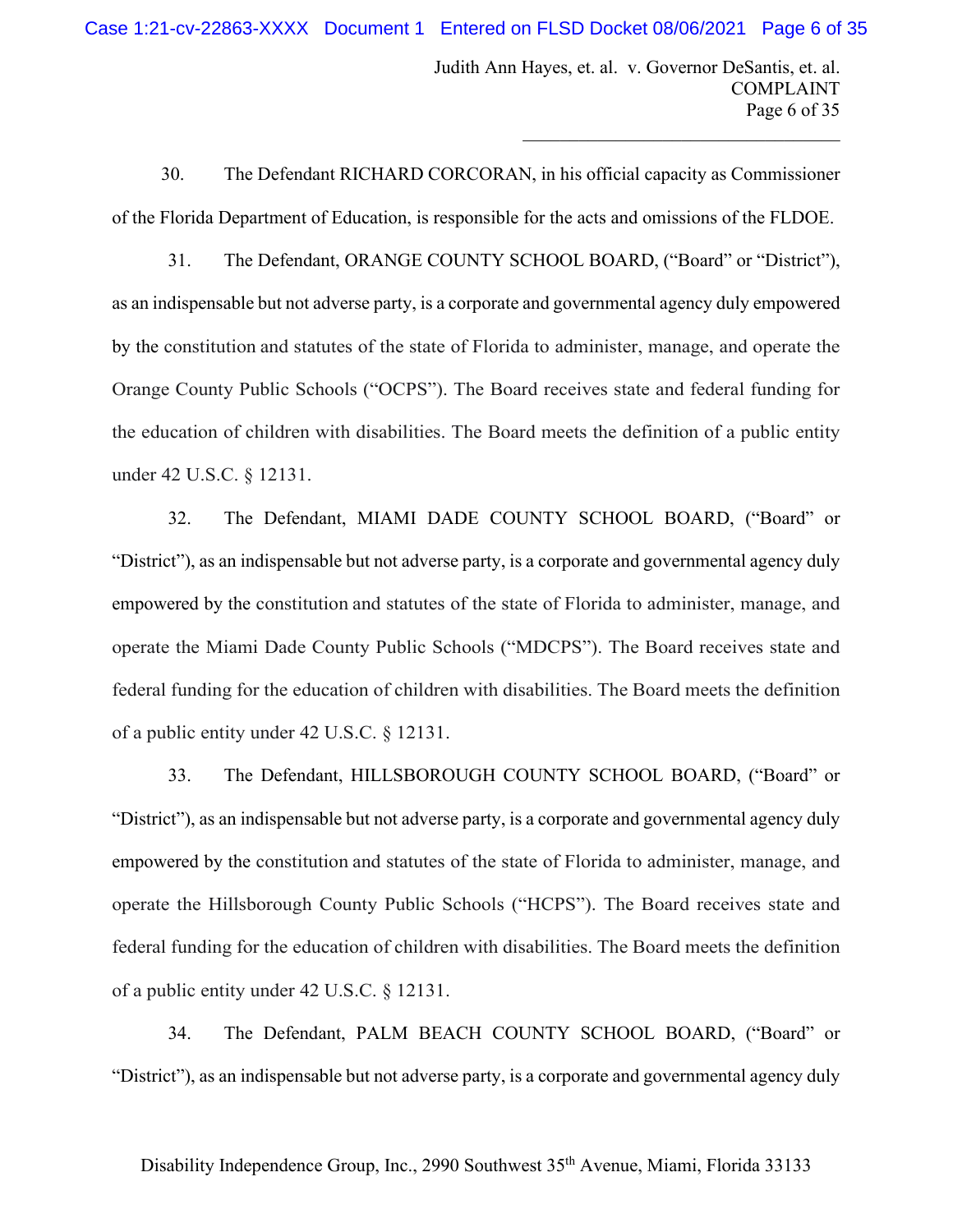Judith Ann Hayes, et. al. v. Governor DeSantis, et. al. COMPLAINT Page 7 of 35

 $\mathcal{L}_\mathcal{L}$  , which is a set of the set of the set of the set of the set of the set of the set of the set of the set of the set of the set of the set of the set of the set of the set of the set of the set of the set of

empowered by the constitution and statutes of the state of Florida to administer, manage, and operate the Palm Beach County Public Schools ("PBCPS"). The Board receives state and federal funding for the education of children with disabilities. The Board meets the definition of a public entity under 42 U.S.C. § 12131.

35. The Defendant, BROWARD COUNTY SCHOOL BOARD, ("Board" or "District"), as an indispensable but not adverse party, is a corporate and governmental agency duly empowered by the constitution and statutes of the state of Florida to administer, manage, and operate the Broward County Public Schools ("BCPS"). The Board receives state and federal funding for the education of children with disabilities. The Board meets the definition of a public entity under 42 U.S.C. § 12131.

36. The Defendant, PASCO COUNTY SCHOOL BOARD, ("Board" or "District"), as an indispensable but not adverse party, is a corporate and governmental agency duly empowered by the constitution and statutes of the state of Florida to administer, manage, and operate the Pasco County Public Schools ("PCPS"). The Board receives state and federal funding for the education of children with disabilities. The Board meets the definition of a public entity under 42 U.S.C. § 12131.

37. The Defendant, ALACHUA COUNTY SCHOOL BOARD, ("Board" or "District"), as an indispensable but not adverse party, is a corporate and governmental agency duly empowered by the constitution and statutes of the state of Florida to administer, manage, and operate the Alachua County Public Schools ("ACPS"). The Board receives state and federal funding for the education of children with disabilities. The Board meets the definition of a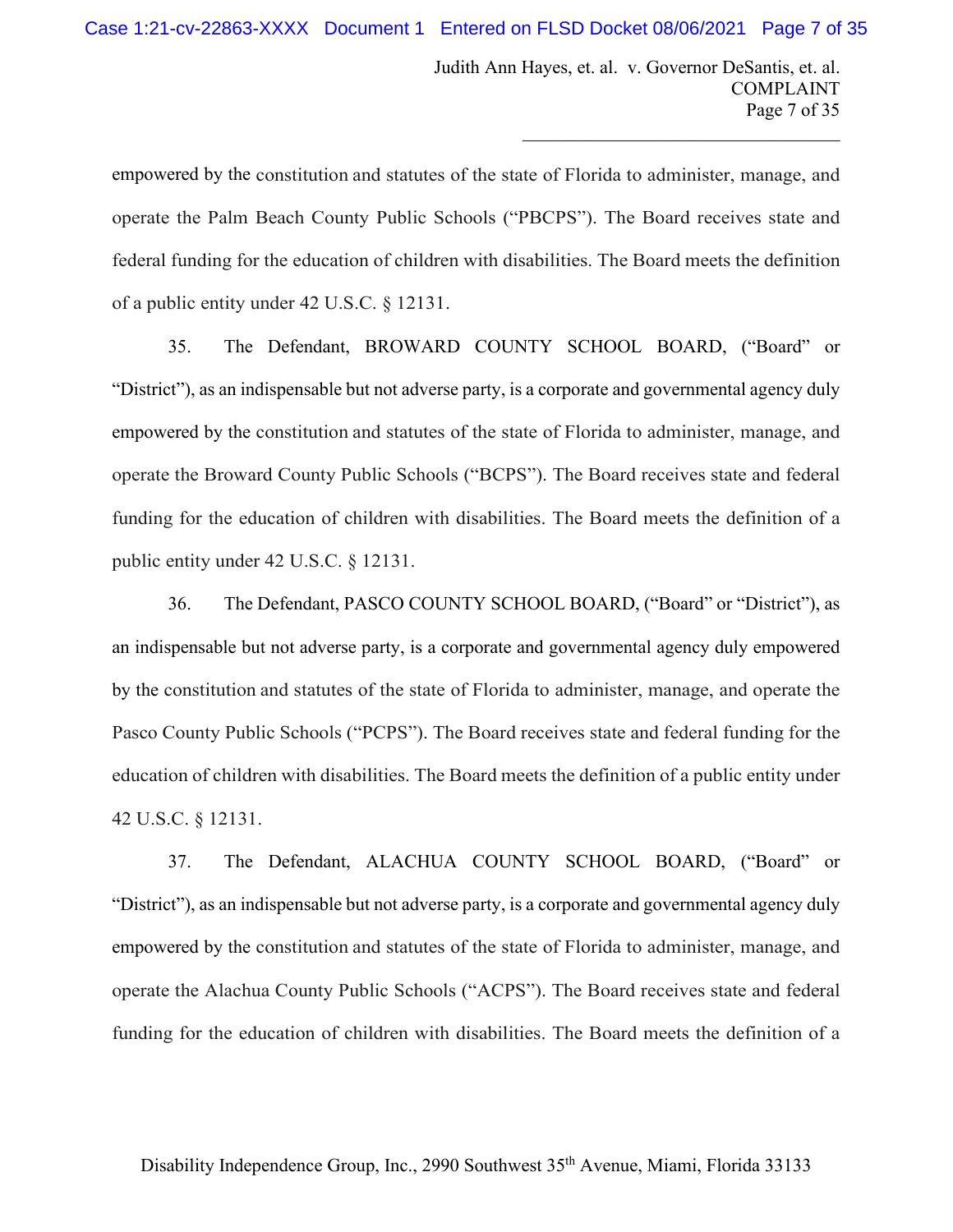$\mathcal{L}_\mathcal{L}$  , which is a set of the set of the set of the set of the set of the set of the set of the set of the set of the set of the set of the set of the set of the set of the set of the set of the set of the set of

public entity under 42 U.S.C. § 12131. ACPS has put into a place mask mandate for the only first three weeks of school.

38. The Defendant, VOLUSIA COUNTY SCHOOL BOARD, ("Board" or "District"), as an indispensable but not adverse party, is a corporate and governmental agency duly empowered by the constitution and statutes of the state of Florida to administer, manage, and operate the Volusia County Public Schools ("VCPS"). The Board receives state and federal funding for the education of children with disabilities. The Board meets the definition of a public entity under 42 U.S.C. § 12131.

39. The School Board Defendants (ORANGE COUNTY SCHOOL BOARD; the MIAMI DADE COUNTY SCHOOL BOARD; the HILLSBOROUGH COUNTY SCHOOL BOARD, PALM BEACH SCHOOL BOARD; BROWARD COUNTRY SCHOOL BOARD; PASCO COUNTY SCHOOL BOARD; ALACHUA COUNTY SCHOOL BOARD, and VOLUSIA COUNTY SCHOOL BOARD) are necessary and indispensable parties, and in their absence, the children who attend school in their district would not be able to obtain complete relief and it may leave these defendants subject to a substantial risk of incurring inconsistent obligations because of their interests.

#### **JURISDICTION AND VENUE**

40. Jurisdiction for this action vests pursuant to 28 U.S.C. §§ 1331 and 1343(a)(4) based upon claims brought under the Americans with Disabilities Act of 1990; 29 U.S.C. § 794, for claims brought under Section 504 of the Rehabilitation Act of 1973.

41. Venue for this action lies pursuant to 28 U.S.C. § 1391(b) in that Defendants MIAMI DADE COUNTY SCHOOL BOARD; PALM BEACH SCHOOL BOARD; BROWARD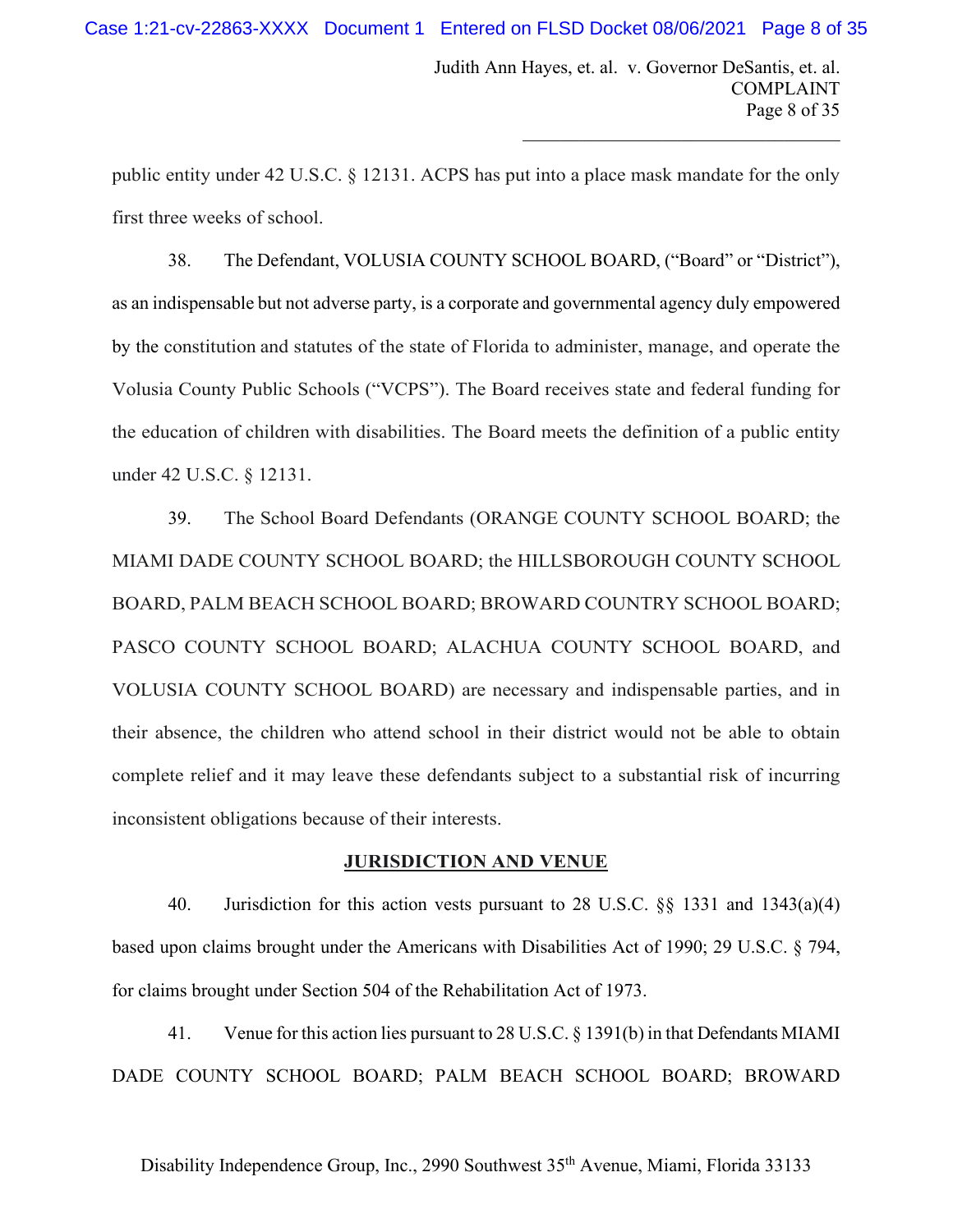$\mathcal{L}_\mathcal{L}$  , which is a set of the set of the set of the set of the set of the set of the set of the set of the set of the set of the set of the set of the set of the set of the set of the set of the set of the set of

COUNTRY SCHOOL BOARD reside in this judicial district, and the children, L.M., D.B., B.B., J.T., J.D.-F. and Q.C., reside and go to schools in this Judicial District.

## **INTRODUCTION**

42. On July 30, 2021, Florida Governor Ron DeSantis issued Executive Order 21-175, entitled "Ensuring Parents' Freedom to Choose – Masks in School" in response to several Florida school boards considering or implementing mask mandates in their school districts. In such Executive Order, Florida's Governor DeSantis contended that wearing a mask is a limitation on a parent's fundamental right to make health and educational decisions for their children, and that many school districts are scheduled to begin classes on August 10, 2021, which is just days away, and within weeks virtually all public schools across Florida will be underway; thereby placing thousands of families in limbo.

43. Furthermore, the Governor ordered that the Florida Department of Health issue rules and safety protocols that control the spread of COVID-19, but all rules must "at minimum be in accordance with Florida's "Parents' Bill of Rights" and protect parents' right to make decisions regarding masking of their children in relation to COVID-19."

44. As a penalty for non-compliance, Governor DeSantis directed his Commissioner of Education to withhold state funds from non-compliant school boards, including state funds, discretionary grant funds, discretionary lottery funds, or any other funds specified as eligible for this purpose by the Legislature. While this mandate places all children at risk as children under 12 are unvaccinated, it may be deadly for those children who live with disabilities who are at high risk for severe illnesses due to COVID-19.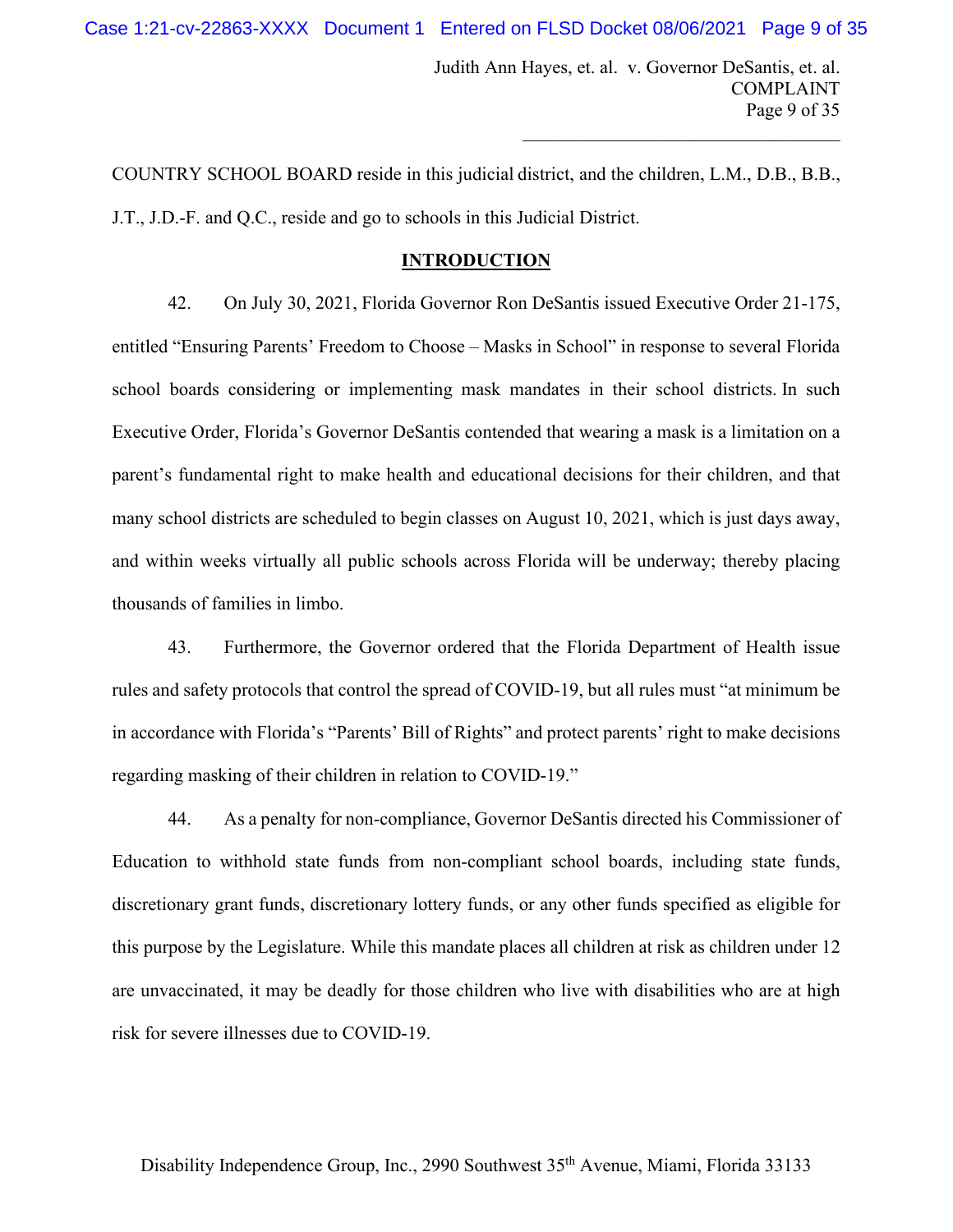Judith Ann Hayes, et. al. v. Governor DeSantis, et. al. COMPLAINT Page 10 of 35

 $\mathcal{L}_\mathcal{L}$  , which is a set of the set of the set of the set of the set of the set of the set of the set of the set of the set of the set of the set of the set of the set of the set of the set of the set of the set of

45. As part of a school district's obligations under the Individuals with Disabilities Education Act, the Americans with Disabilities Act, and Section 504 of the Rehabilitation Act, all public-school districts have an obligation to ensure that all children with disabilities have a free and appropriate public education in the most integrated and least restricted environment. What this means, is that these kids with disabilities are entitled to learn and interact with all other children, receive the same education as all other children, and do so while being safe and returning home as safe and healthy as possible.

46. As Governor of Florida, Ron DeSantis does not have the authority to threaten school districts with loss of funding if they protect their students with disabilities health and rights to be in an integrated learning environment. By doing so, he is violating the Americans with Disabilities Act and Rehabilitation Act by using criteria and methods of administration (i) That have the effect of subjecting qualified individuals with disabilities to discrimination on the basis of disability; [and] (ii) That have the purpose or effect of defeating or substantially impairing accomplishment of the objectives of the public entity's program with respect to individuals with disabilities. 28 C.F.R. § 35.130(b)(3).

47. The children whose parents are plaintiffs are all children who have an individualized education plan or 504 plan in the school districts in the counties in which they live. They are all at higher risk for severe illness or death due to COVID-19 and will not go to public school because of the higher risk of severe illness or death. The families are seeking to have their IEP and 504 plan implemented with care and heed taken for their individual circumstances as demanded by the educational laws, and not because of political whims or pressure of the majority that will endanger their health.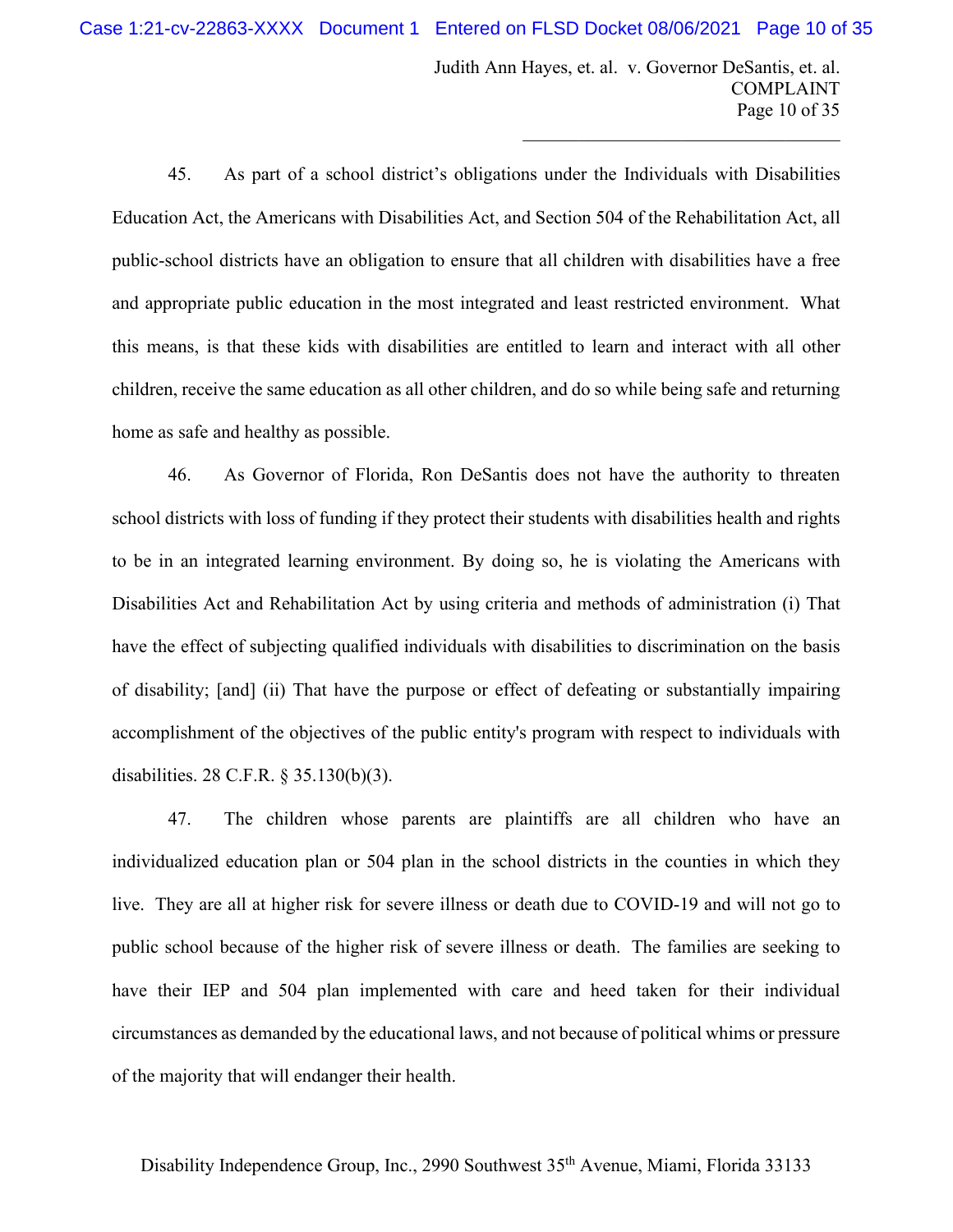Judith Ann Hayes, et. al. v. Governor DeSantis, et. al. COMPLAINT Page 11 of 35

 $\mathcal{L}_\mathcal{L}$  , which is a set of the set of the set of the set of the set of the set of the set of the set of the set of the set of the set of the set of the set of the set of the set of the set of the set of the set of

48. The children Plaintiffs would like the school district to implement their IEP and 504 plans as required by Federal Law without state preconditions that may cause them harm.

49. On its face, this executive order conflicts with the school districts obligations under the Individuals with Disabilities Education Act, the Americans with Disabilities Act, and Section 504 of the Rehabilitation Act, the Plaintiffs request that this court find that such order violates 28 C.F.R. § 35.130(b)(3) by imposing criterial and methods of administration that defeat the purposes of these laws upholding the rights of these children, and that Governor DeSantis does not have the authority to interfere with these children's rights under the Supremacy Clause of the United States Constitution.

# **GENERAL ALLEGATIONS**

50. Students with disabilities who are unable to safely return to brick-and-mortar schools because of continued health concerns, are being excluded from the public school system in violation of the Americans with Disabilities Act (ADA) and Section 504 of the Rehabilitation Act.

51. By refusing to allow school districts to implement mask mandates, Governor DeSantis has placed an illegal barrier for students with disabilities which is preventing our state's most vulnerable students from returning to public schools.

52. There are no viable alternatives for students with disabilities who cannot return to brick-and-mortar schools.

53. By its actions and inactions, the Governor and the State are forcing children out of the public school system.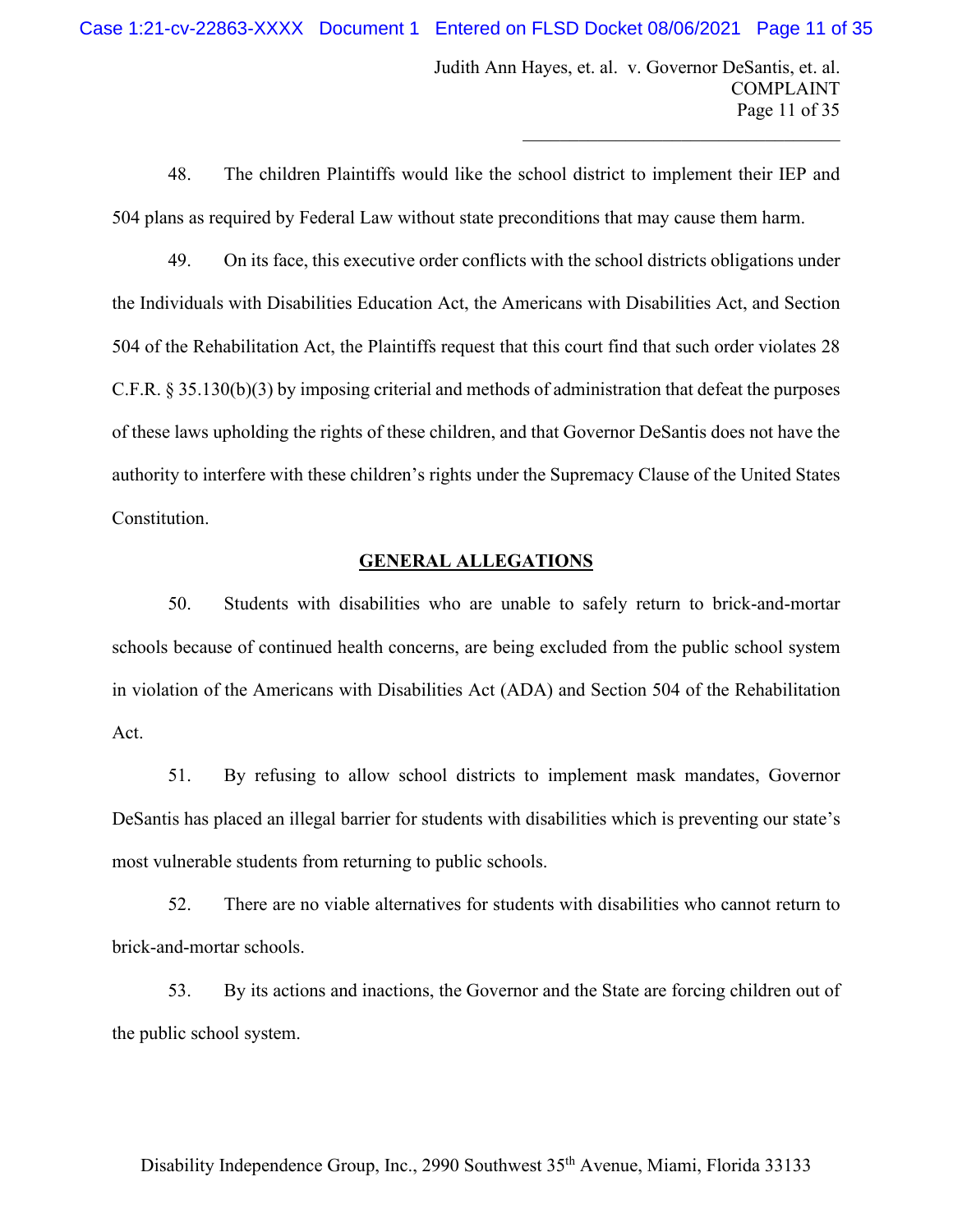Judith Ann Hayes, et. al. v. Governor DeSantis, et. al. COMPLAINT Page 12 of 35

 $\mathcal{L}_\mathcal{L}$  , which is a set of the set of the set of the set of the set of the set of the set of the set of the set of the set of the set of the set of the set of the set of the set of the set of the set of the set of

54. Parents are put into an impossible situation of having to choose between the health and life of their child and returning the school.

55. Every parent will choose the life and safety of their child and thus are in the position of having to find an alternative educational placement outside the public school system.

56. The Governor's most recent executive order preventing school districts from putting protections in place for students, such as a mask mandate or testing requirements, combined with the refusal to extend funding for distance learning, has tied the hands of school districts from acting and made it impossible for school districts to provide students with disabilities a free appropriate public education in the least restrictive environment.

### **COVID-19**

57. On March 1, 2020, the Governor, through Executive Order 20-51, declared a public health emergency in the State of Florida.

58. On March 9, 2020, the Governor, through Executive Order 20-52, declared a state of emergency in the State of Florida and delegated the authority to close state buildings and facilities to the individual state agencies.

59. Florida public school buildings were closed on March 16, 2020 and remained closed for the rest of the 2019-2020 school year. While the physical buildings were closed, schools remained opened, and students were expected to continue attending school remotely. The term "distance learning" became the phrase used to describe children learning at home and accessing their education online remotely.

60. On May 8, 2020, the Governor, through Executive Order 20—114, extended the state of emergency in the state.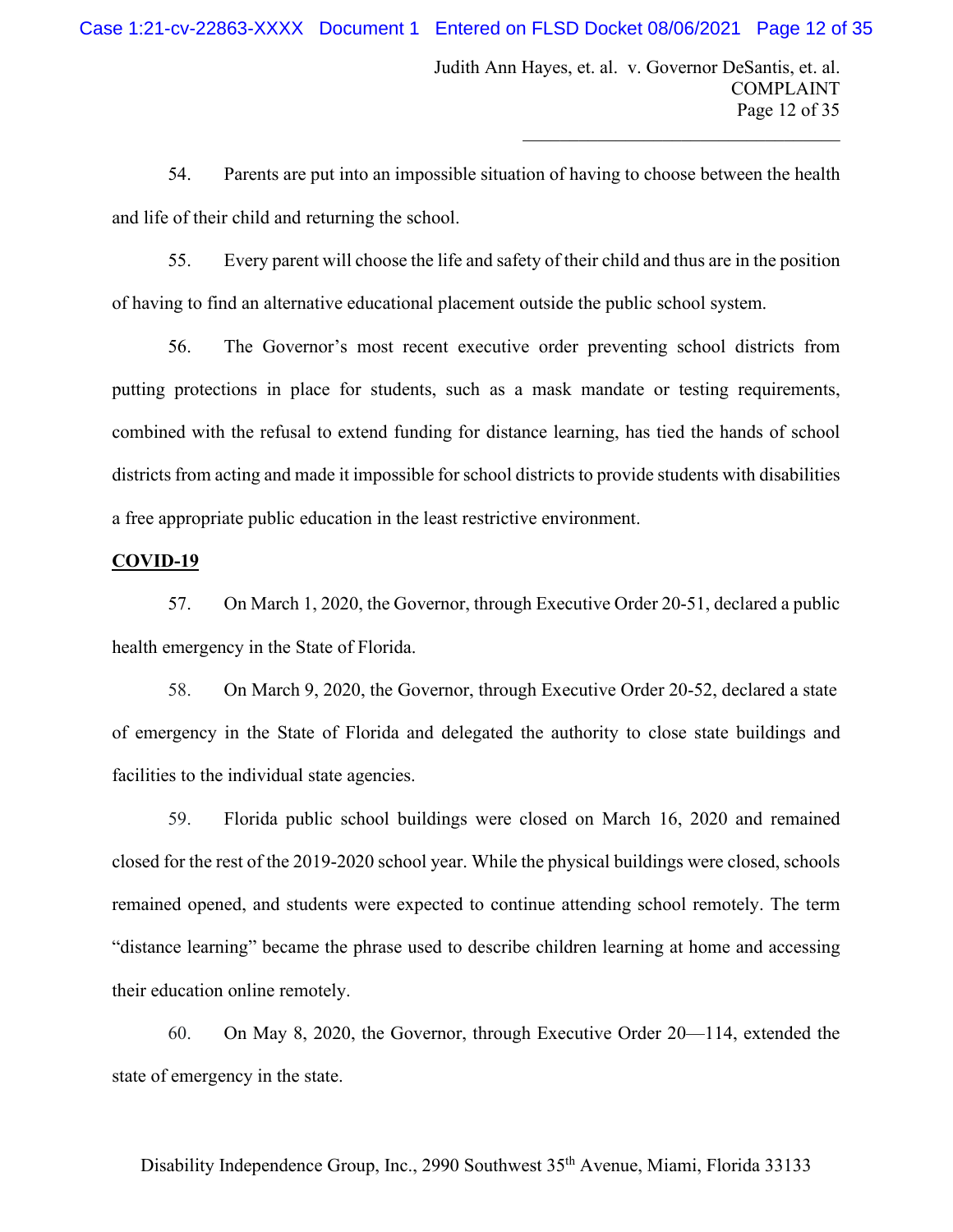Judith Ann Hayes, et. al. v. Governor DeSantis, et. al. COMPLAINT Page 13 of 35

 $\mathcal{L}_\mathcal{L}$  , which is a set of the set of the set of the set of the set of the set of the set of the set of the set of the set of the set of the set of the set of the set of the set of the set of the set of the set of

61. On July 6, 2020, Richard Corcoran, Commissioner of Education issues an emergency order (DOE Order 2020-EO-06) requiring all schools to reopen in August 2020. The order included a provision to provide the "full panoply of services" including live synchronous and asynchronous instruction with the same curriculum as in person instruction and the ability to interact with a student's teacher and peers. *See* Order at I(b). The order went on to recognize that students with disabilities were entitled to FAPE even during this unusual and strange time. *See* Order at I(d). The commissioner directed districts to follow a "student-centered approach" with a commitment to ensure that the individual needs of the children were met. *Id*.

62. This emergency order paved the way to allowing distance learning to continue throughout the 2020-2021 school year.

63. Students who were extraordinarily vulnerable to COVID-19 and its variants were able to stay safe and home and continue with distance learning for the 2020-2021 school year. This included students with disabilities.

64. On November 30, 2020, Commissioner Corcoran issued another Emergency Order (2020-EO-07) which extended funding for distance learning through spring semester 2021. The order focused on parent choice in selecting what modality was safest for their children.

65. In March 2021, however, Commissioner Corcoran was asked publicly if distance learning would be allowed to continue into the 2021-2022 school year. Commissioner Corcoran side stepped the question answering instead, "The goal is to get everyone back in the classroom".

66. Since that time, the Department of Education has not extended funding for distance learning into the 2021-2022 school year. As such all students, including those with disabilities,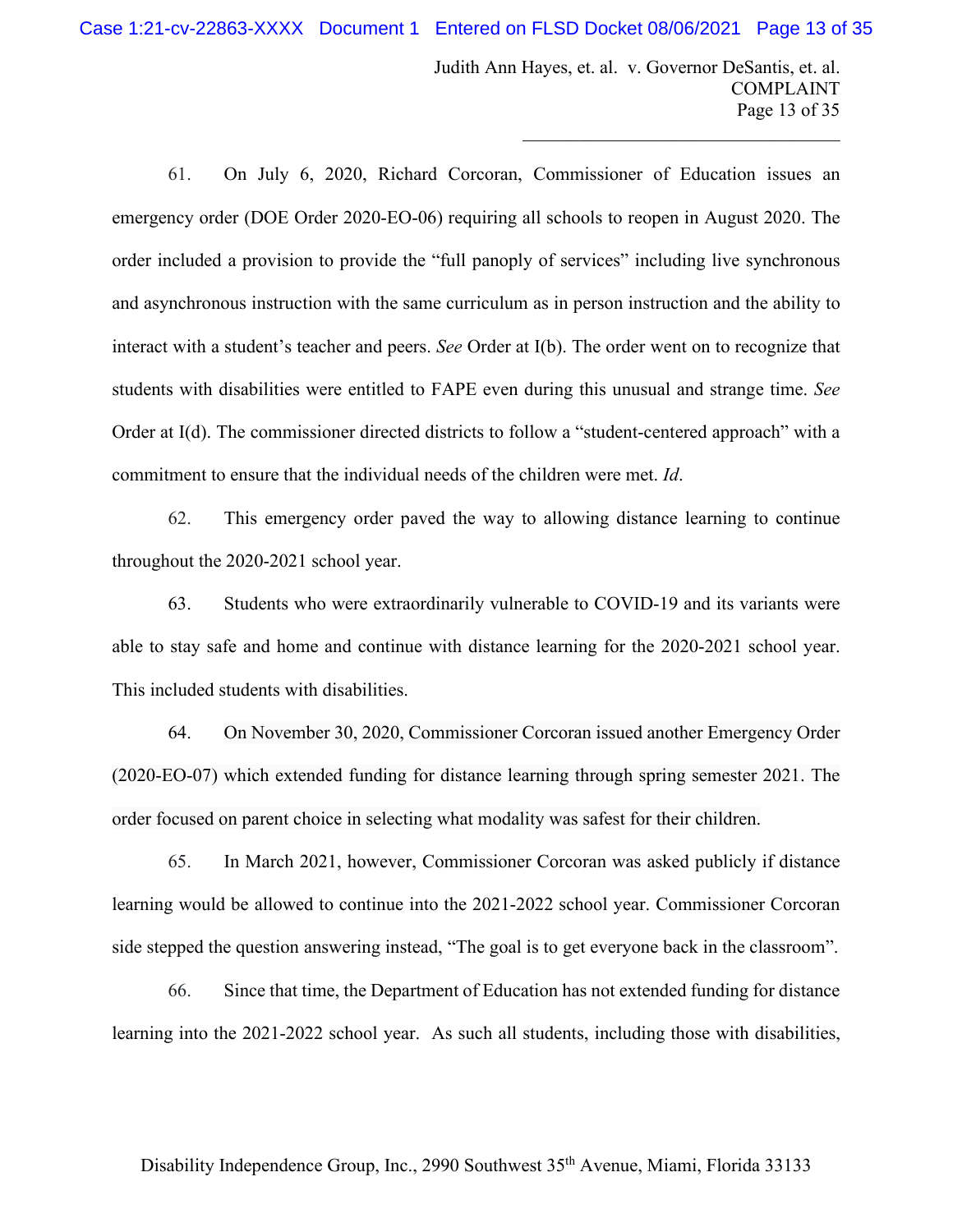$\mathcal{L}_\mathcal{L}$  , which is a set of the set of the set of the set of the set of the set of the set of the set of the set of the set of the set of the set of the set of the set of the set of the set of the set of the set of

must return to face-to-face learning in a school building, also known as returning to brick-andmortar school.

67. On May 3, 2021, the Governor signed an executive order suspending all COVID-19 emergency order and related public health restrictions publicly stating that Florida was no longer in a state of emergency.

68. On June 29, 2021, the Governor signed into law H.B. 241, "the Parent's Bill of Rights" which prevents the state from infringing on the fundamental rights of a parent to direct the upbringing, education, health care or mental health of a minor child. § 1013.03 and 1013.04, Fla. Stat (2021).

69. As the numbers of COVID-19 infections and deaths continue to rise in the State Florida, school districts attempted to put into place additional protections including mask mandates.

70. In direct response, the Governor, through executive order 21-175, on July 30, 2021, made mask wearing optional in schools for the 2021-2022 school year. Stating that, "we should protect the freedoms and statutory rights of students and parents by resting with the parents the decision whether their children should wear masks in school; and…we should equally and uniformly protect the freedoms and rights of student and parents across the state." The order goes on to withhold state funding to any noncompliant school boards who attempt to put into place any type of mask mandate.

71. Funding for distance learning, however, has not been expanded or extended.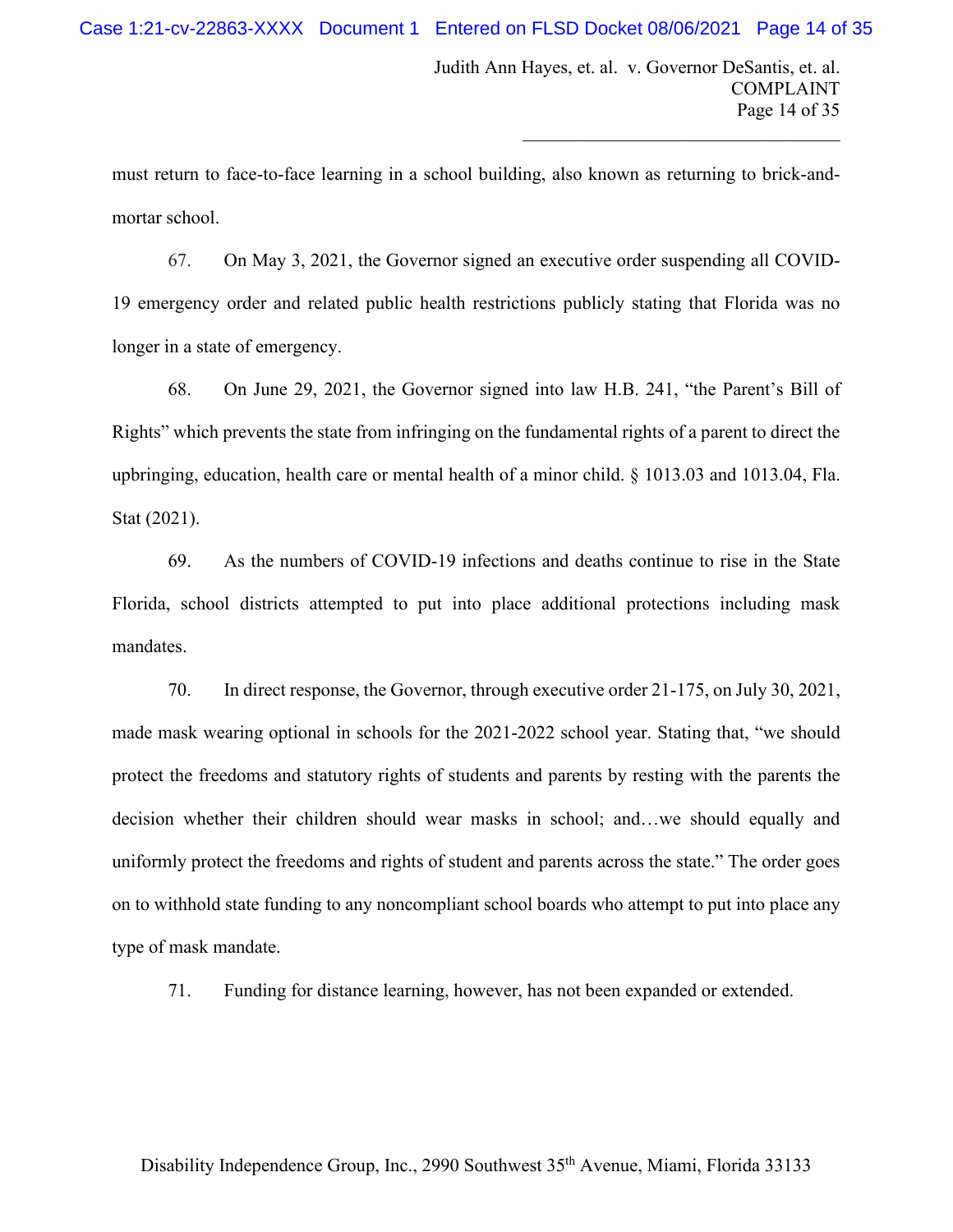Judith Ann Hayes, et. al. v. Governor DeSantis, et. al. COMPLAINT Page 15 of 35

 $\mathcal{L}_\mathcal{L}$  , which is a set of the set of the set of the set of the set of the set of the set of the set of the set of the set of the set of the set of the set of the set of the set of the set of the set of the set of

72. Districts who have asked if they could offer live synchronous and asynchronous instruction with the same curriculum as in person instruction and the ability to interact with a student's teacher and peers have been refused the ability to do so by FLDOE.

73. On Saturday, July 13, 2021, Florida reported the state's highest one day total since the start of the pandemic with 21,683 new cases according to the Centers for Disease Control and Prevention. On Monday, August 2, 2021, Florida set a new record for the most people hospitalized in a single day at 10,682. Last week, Florida saw a 50% increase weekly in new cases and has reported over 39,000 COVID-19 related deaths since March 2020. Florida has become the new epicenter or hot spot for the virus. Children are being impacted as well. Florida doctors have seen an 87% increase of COVID-19 cases in children under 12, who are not yet eligible for a vaccine. For children who are 12-19, there has been an 84% increase of COVID-19 cases reported.

74. Tuesday, the U.S. Department of Education issued a roadmap for returning students to school safely, with its first priority being the health and safety of students, staff and educators. Further, the [Centers for Disease Control and Prevention](https://www.cdc.gov/coronavirus/2019-ncov/community/schools-childcare/k-12-guidance.html) (CDC) now recommends that masks should be worn indoors no matter someone's vaccination status. The [Centers for Disease Control](https://www.cdc.gov/coronavirus/2019-ncov/community/schools-childcare/k-12-guidance.html)  [and Prevention](https://www.cdc.gov/coronavirus/2019-ncov/community/schools-childcare/k-12-guidance.html) and the [American Academy of Pediatrics](https://services.aap.org/en/pages/2019-novel-coronavirus-covid-19-infections/clinical-guidance/covid-19-planning-considerations-return-to-in-person-education-in-schools/) recommend universal masking in schools for those over age 2.

75. Despite record numbers of cases and deaths being reported in the state of Florida, despite guidance from the U.S. Department of Education, the CDC and public health experts, the Governor has remained steadfast in his position that school districts will be punished if they put certain measures in place, including mask mandates.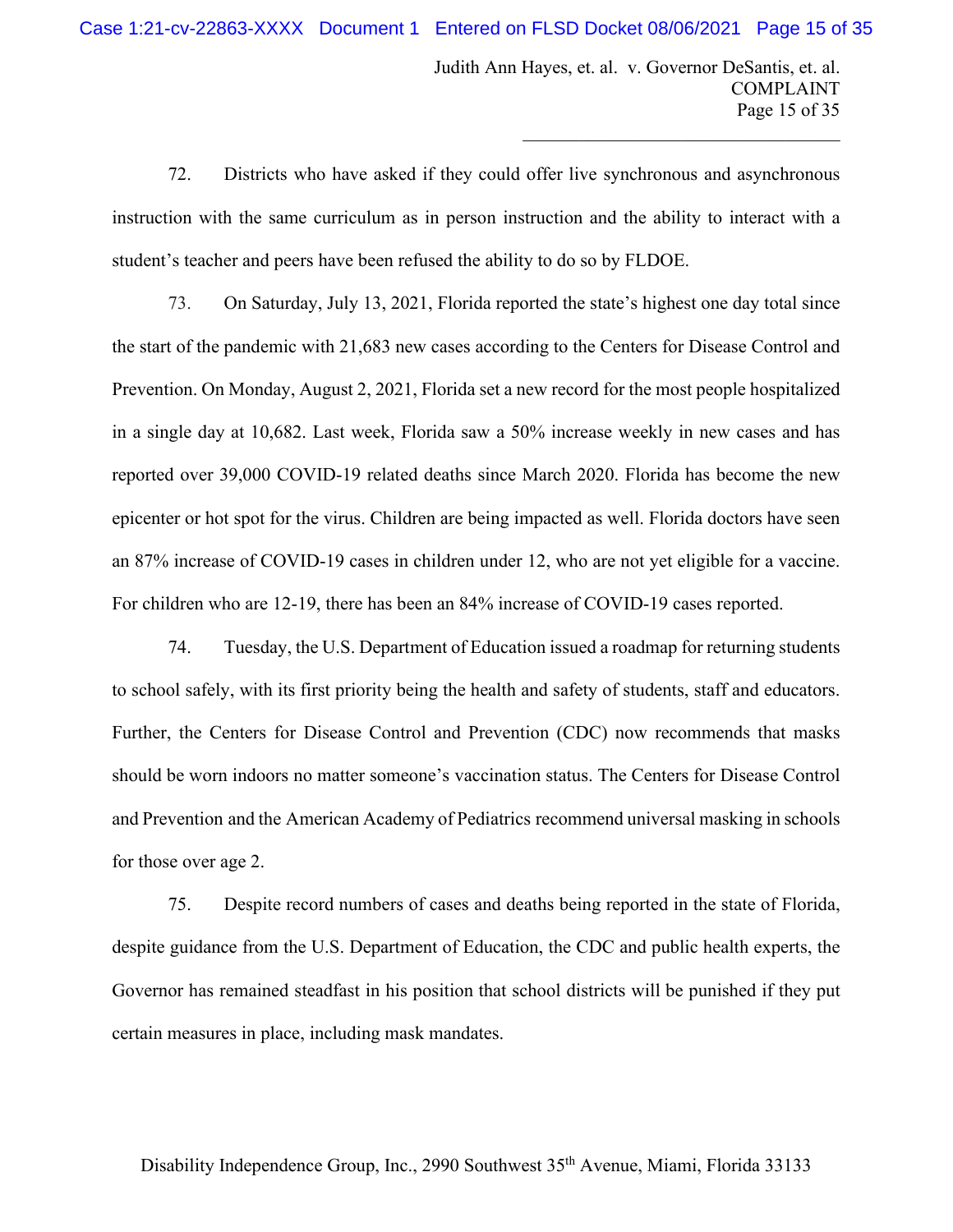Judith Ann Hayes, et. al. v. Governor DeSantis, et. al. COMPLAINT Page 16 of 35

 $\mathcal{L}_\mathcal{L}$  , which is a set of the set of the set of the set of the set of the set of the set of the set of the set of the set of the set of the set of the set of the set of the set of the set of the set of the set of

76. These decisions by the Governor and the Commissioner have left thousands of students with no ability to safely return to brick-and-mortar schools and no alternatives for a public education.

77. If a student is unable to return to brick-and-mortar school because of continued health concerns, there are currently no viable alternative options for students with disabilities.  $<sup>1</sup>$  $<sup>1</sup>$  $<sup>1</sup>$ </sup>

# **STUDENTS WITH DISABILITIES**

78. The Florida Department of Education has a stated mission of increasing the proficiency of all its students within "one seamless efficient system" by allowing the opportunity to expand student's knowledge and skills through learning opportunities. See States Strategic plan found at: [https://www.fldoe.org/policy/state-board-of-edu/strategic-plan.stml.](https://www.fldoe.org/policy/state-board-of-edu/strategic-plan.stml)

79. The Florida Department of Education is responsible for educating all students, including those who have special learning needs because of a disability. The state's goal is to provide equal educational opportunities to all students with disabilities ages three (3) through twenty-one (21). Fla. Admin. Code R. 6A-6.0331.

80. All students with disabilities aged three (3) through twenty-one (21) residing in the state have the right to Free and Appropriate Public Education (FAPE) consistent with the requirements of Section 1003.57 1, F.S. and Rules 6A-6.03011 through 6A-6.0361, F.A.C. Fla. Admin. Code. R. 6A-6.03028.

<span id="page-15-0"></span><sup>&</sup>lt;sup>1</sup> There is one district whose virtual school program might arguably provide a free appropriate public education (FAPE) to students with disabilities. Hendry County Public Schools is the only district that provides access point curriculum for students with disabilities through its virtual platform. This might arguably provide students with an opportunity to received a free appropriate public education (FAPE).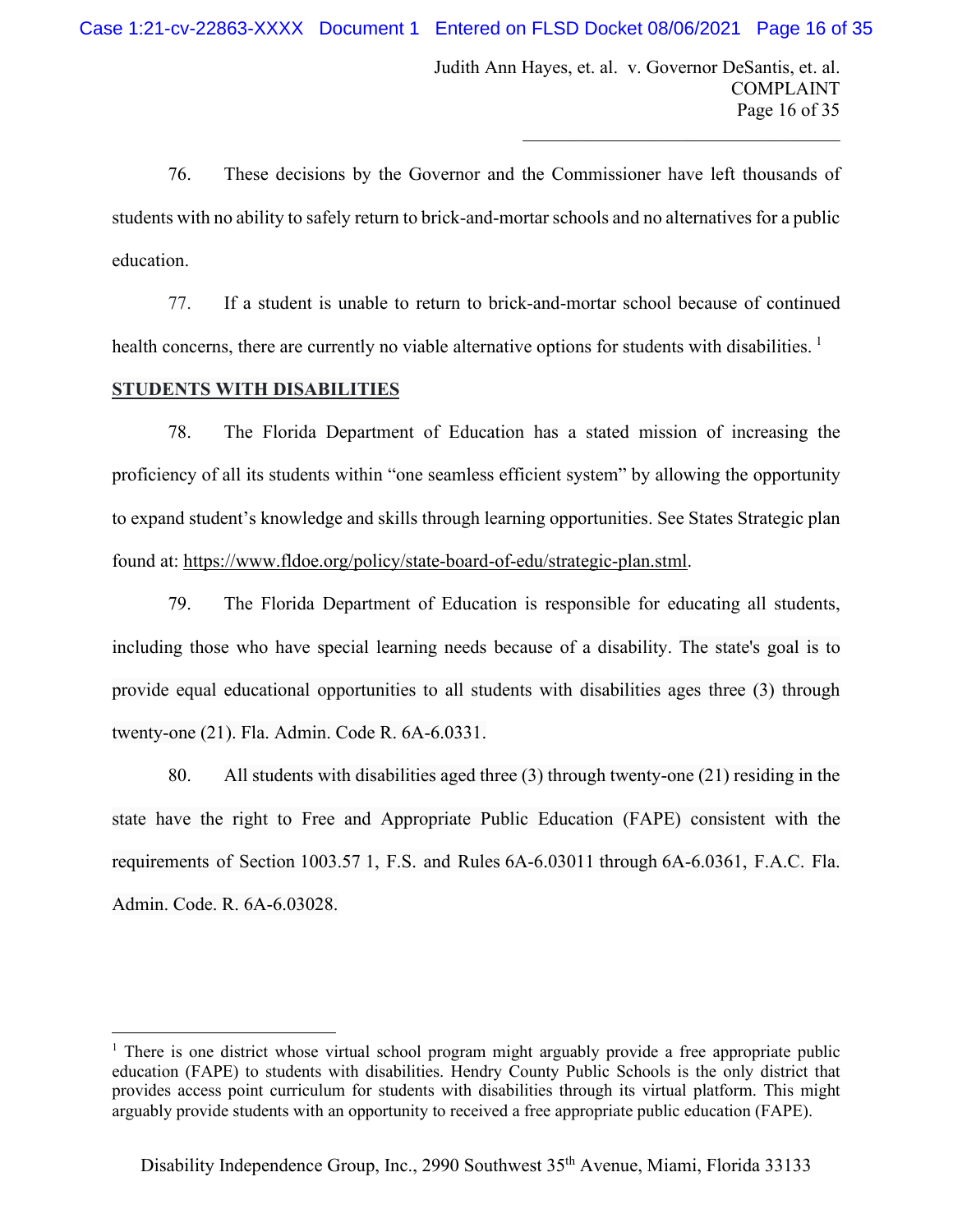Judith Ann Hayes, et. al. v. Governor DeSantis, et. al. COMPLAINT Page 17 of 35

 $\mathcal{L}_\mathcal{L}$  , which is a set of the set of the set of the set of the set of the set of the set of the set of the set of the set of the set of the set of the set of the set of the set of the set of the set of the set of

81. FAPE is established with the creation of an Individualized Education Plan (IEP) for each ESE student. Fla. Admin. Code. R. 6A-6.03028.

82. For students with a significant cognitive disability, they are educated on a modified curriculum also known as "Access Points" curriculum. An Access Point curriculum reflects the core intent of the grade level standards but allows the material to be taught at reduced levels of complexity. The intent is to expose students to grade level material and promote inclusion with nondisabled students.

83. There is further a federal mandate that children with disabilities must be taught in the least restrictive environment (LRE) and as much as possible be maintained in the school and the classroom they would attend if they were not disabled.

# **VIRTUAL PROGRAMS AND VOUCHERS DO NOT PROVIDE FAPE IN THE LRE**

84. The Defendants have argued publicly that students can attend virtual programs or be given a voucher to attend a private school however neither provide students with disabilities FAPE in the LRE.

85. Virtual programs do not provide students with disabilities a free appropriate public education and there are no virtual programs available to those students on a modified curriculum.<sup>[2](#page-16-0)</sup>

86. Specifically, Florida Virtual School does not provide any classes to students who are on an Access point curriculum. If a student has a significant cognitive disability and has been placed on a modified curriculum or Access Points, they are unable to attend Florida Virtual School and will be rejected.

<span id="page-16-0"></span><sup>&</sup>lt;sup>2</sup> It appears as if Hendry County Public Schools does provide an access point curriculum for students with disabilities through its virtual platform. It is unclear if this alone is sufficient to provide students with disabilities a free appropriate public education (FAPE).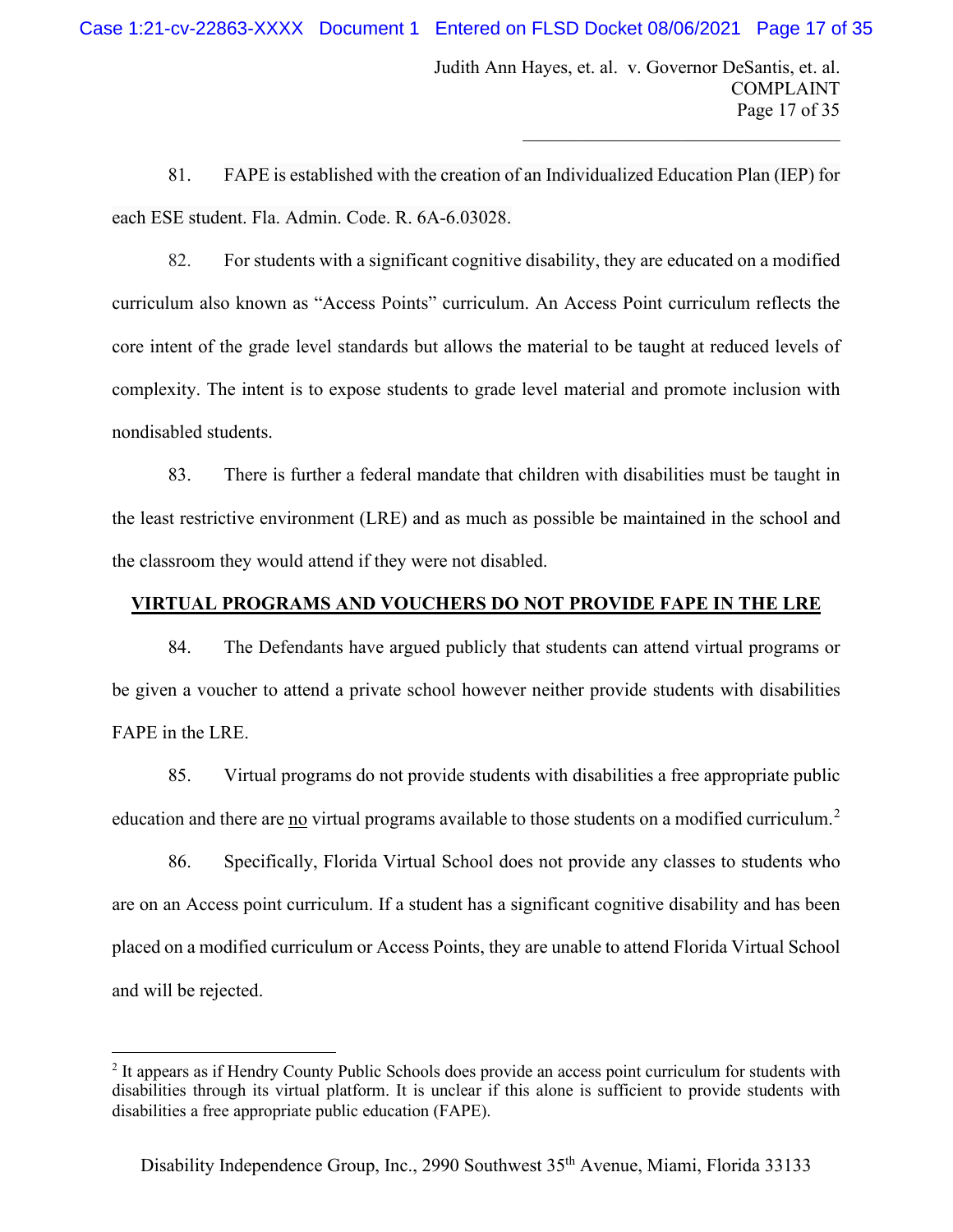Judith Ann Hayes, et. al. v. Governor DeSantis, et. al. COMPLAINT Page 18 of 35

 $\mathcal{L}_\mathcal{L}$  , which is a set of the set of the set of the set of the set of the set of the set of the set of the set of the set of the set of the set of the set of the set of the set of the set of the set of the set of

87. Vouchers are also not a viable alternative. When a parent accepts a voucher, they waive their right to a free appropriate public education. Parents must also have the financial means to transport their child to a private school and pay the extra expenses that the voucher does not cover. Also, the parent must find a private school willing to accept their child with their disabilities. Just having a voucher does not guarantee that the family will be able to find a private school willing to accept the voucher and that student.

88. Finally, many, if not all, the deadlines to apply for a virtual school and/or a voucher have since passed.

89. Thus, the only option for students with disabilities to receive a free appropriate public education (FAPE) in the Least Restrictive Environment (LRE) is to return to a brick-andmortar school building. This is the only option for students on Access Points.

### **STUDENTS WITH DISABILITIES ARE AT GREATER RISK**

90. For thousands of students across the State of Florida it is too risky to return to brickand-mortar schools.

91. For the 2020-2021 school year, Florida had 2,795,691 students enrolled in public schools.

92. Of the over two million students who attend public school, 14.9% are students who have been identified by the state as having a disability. 406,944 students have been identified has having a qualifying disability (excluding gifted students).

93. As of the 2020-2021 survey 24,136 students were identified has having an intellectual disability; 47,667 students were identified as having an autism spectrum disorder and 438 have traumatic brain injuries. 47,606 are identified as other health impaired. Generally,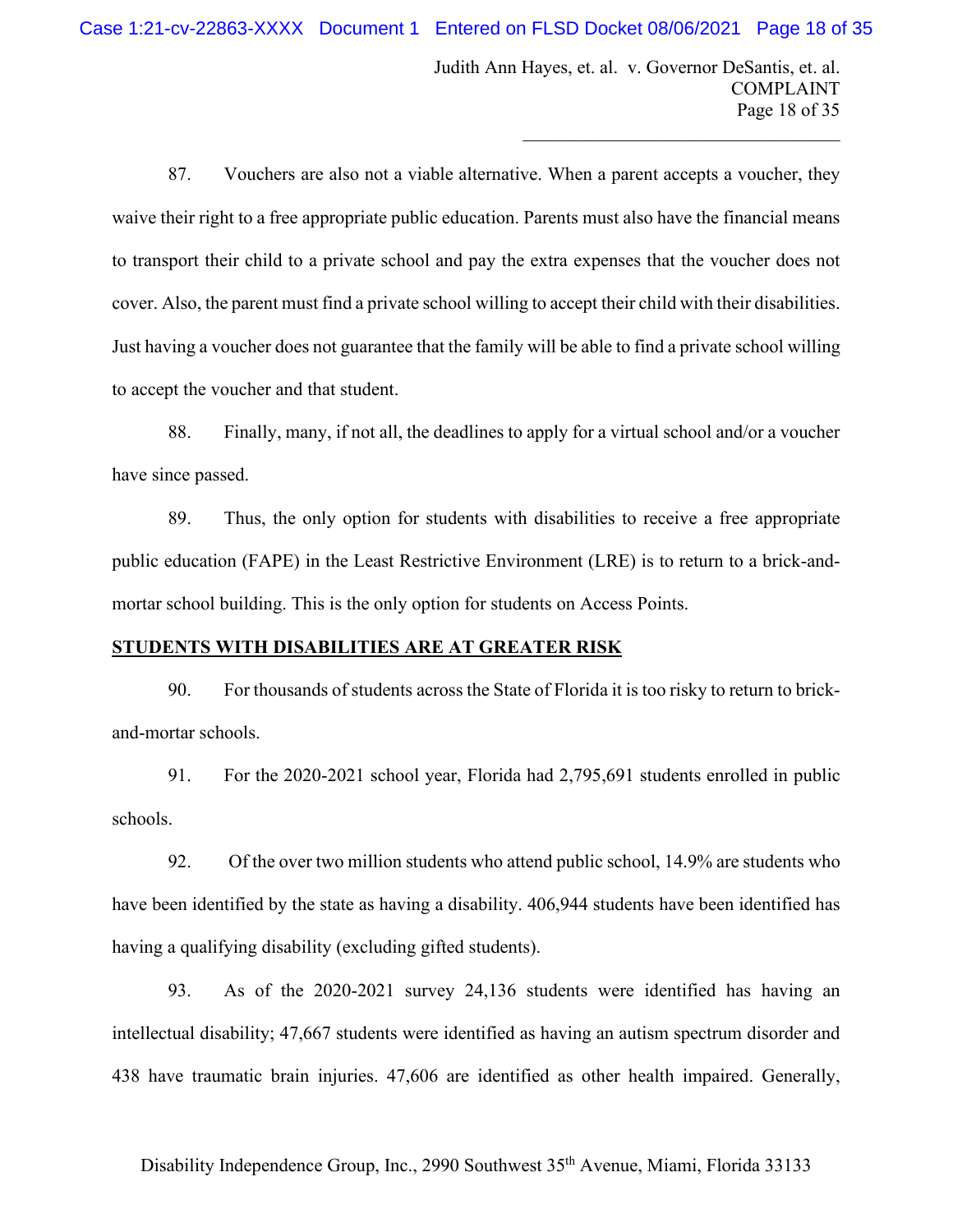Judith Ann Hayes, et. al. v. Governor DeSantis, et. al. COMPLAINT Page 19 of 35

 $\mathcal{L}_\mathcal{L}$  , which is a set of the set of the set of the set of the set of the set of the set of the set of the set of the set of the set of the set of the set of the set of the set of the set of the set of the set of

students with significant cognitive disabilities, who are placed on Access Points, will be from one of these eligibilities. If the student is on Access Points and cannot attend school for health and safety reasons, they will have no alternative but to leave the public school system.

94. While all children are at increased risk to COVID-19 due to the fact that they are ineligible to be vaccinated, children with disabilities are at increased risk.

#### **PLAINTIFFS**

#### **W.H. in Orange County School District**

95. W.H. is ten years old and was born with Down Syndrome.

96. W.H. attends an Orange County public school and has been identified by OCPS as a student in need of exceptional student education services and has an IEP. W.H. is placed in a general education setting on a modified curriculum also known as an access point curriculum.

97. Prior to the Delta Variant, children with Down Syndrome were 10 times more likely to be hospitalized and 4 times more like to die if they contracted COVID-19. The risks are higher now with the Delta Variant being so prevalent.

98. His parents believe that it is too dangerous to return to brick-and mortar school without such precautions as following the recommended CDC guidelines such as mandatory masking and regular testing in schools.

99. The family would continue to participate in district learning; however, the district has denied such a request. The district has stated that they are not allowed to provide the "full panoply of services" including live synchronous and asynchronous instruction with the same curriculum as in person instruction and the ability to interact with a student's teacher and peers.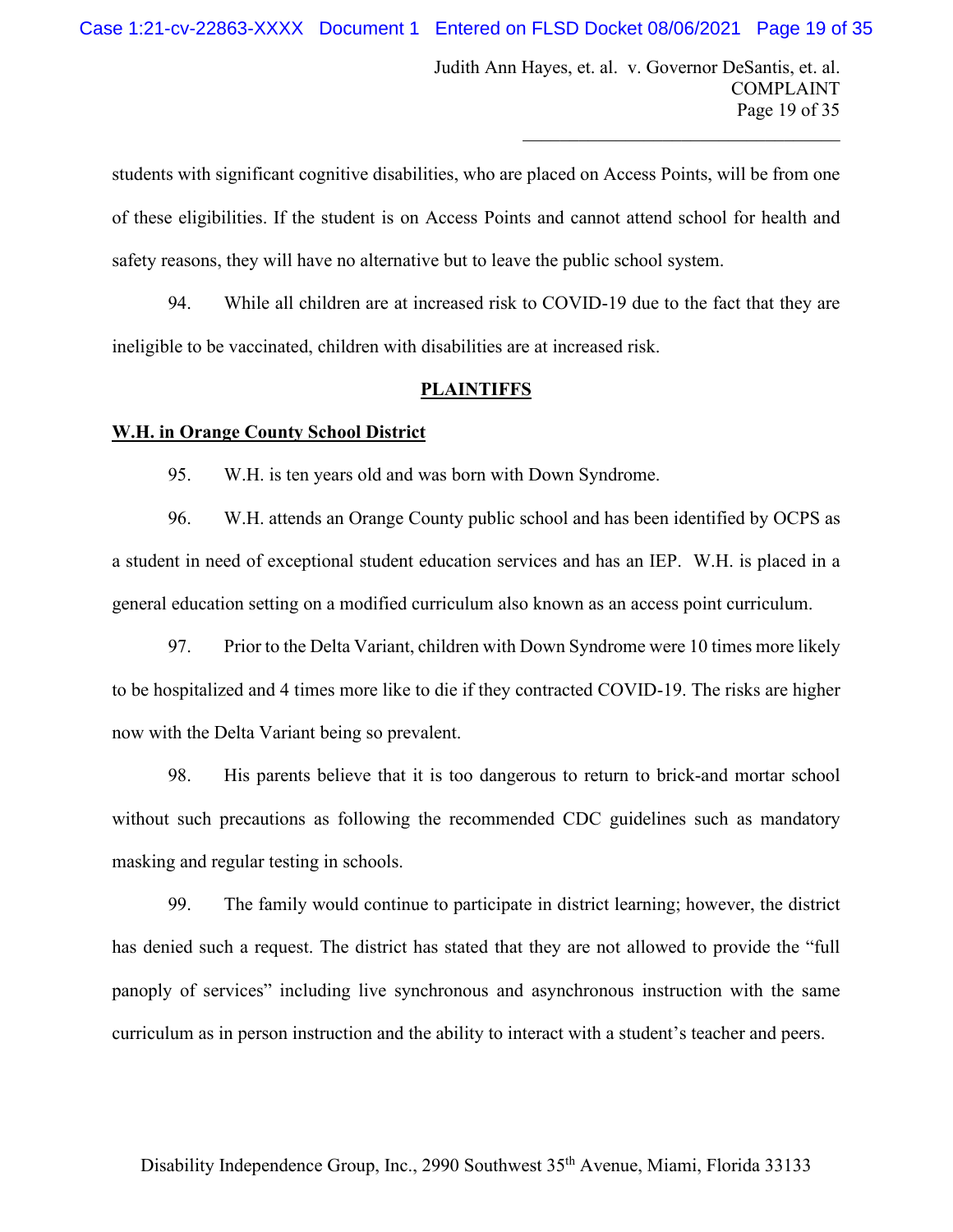Judith Ann Hayes, et. al. v. Governor DeSantis, et. al. COMPLAINT Page 20 of 35

 $\mathcal{L}_\mathcal{L}$  , which is a set of the set of the set of the set of the set of the set of the set of the set of the set of the set of the set of the set of the set of the set of the set of the set of the set of the set of

100. W.H. cannot attend Florida Virtual School or Orange County Virtual school as neither provides FAPE; an Access Point Curriculum or the necessary supports, services and accommodations as identified in his IEP, including direct instruction from a special education teacher. Orange County offered to place W.H. in an unsafe classroom.

101. W.H.'s mother now needs to decide whether to return W.H. to public school and risk his life or leave the public school system.

### **L.M. in Miami Dade County School District**

102. L.M. is six years old and lives with moderate to severe asthma and other suspected disabilities that make him eligible for supports and services through a 504 plan.

103. L.M. attends a Miami Dade County public school in a magnet program.

104. Because of his asthma, L.M. cannot return to school safely. No one can guarantee his safety.

105. His treating doctors and specialists have informed his parents, that it is too dangerous to return to brick-and mortar school without such precautions as following the recommended CDC guidelines of mandatory masking and regular testing in schools.

106. L.M.'s parents have been told that if L.M. does not return to school in person, he will lose his spot in his choice program and will have to find another school to attend. No one from the district has provided his parents with any options or accommodations so that he can remain in his magnet school program and receive all the benefits of that program.

107. Now L.M.'s parents need to decide whether to return their child to school putting his life at risk or leave the public school system.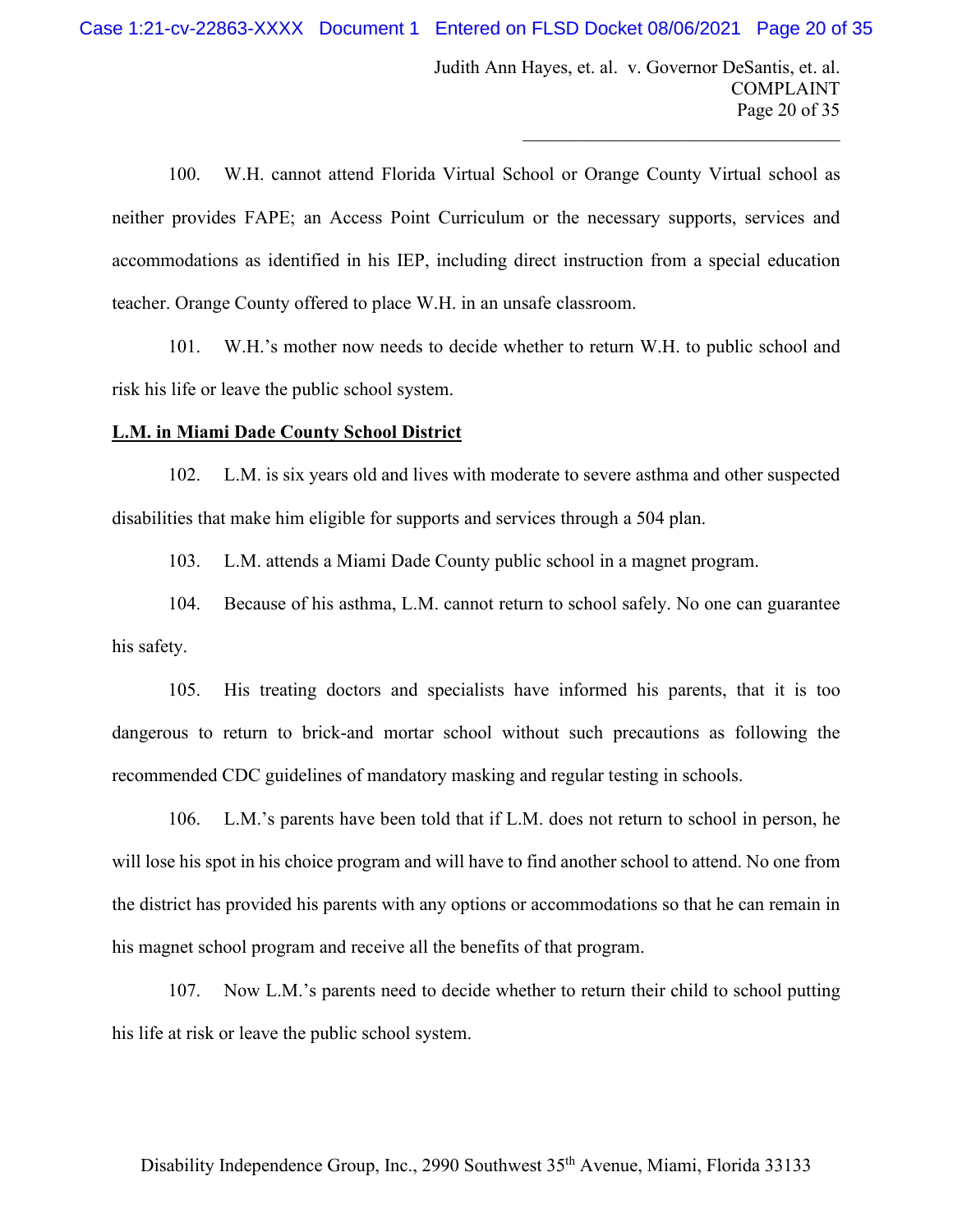Case 1:21-cv-22863-XXXX Document 1 Entered on FLSD Docket 08/06/2021 Page 21 of 35

Judith Ann Hayes, et. al. v. Governor DeSantis, et. al. COMPLAINT Page 21 of 35

 $\mathcal{L}_\mathcal{L}$  , which is a set of the set of the set of the set of the set of the set of the set of the set of the set of the set of the set of the set of the set of the set of the set of the set of the set of the set of

## **R.M. and L.M. in Hillsborough County School District**

108. R.M. is three years old and L.M. is seven years old.

109. R.M. and L.M. are sisters and both have an autism spectrum disorder.

110. HCPS as identified both sisters of being in need of exceptional student education services and both sisters have an IEP.

111. R.M. attends a public school program in Hillsborough County specifically designed for disabled students. The school setting provides direct special education instruction and related services like therapy and social emotional supports. There is no online option and in order to maintain her spot in this program, R.M. must attend in person or find another school to attend.

112. L.M. also attends a school in Hillsborough County.

113. The children's treating doctors and specialists have informed the sister's mother that it is too dangerous to return to brick-and mortar school without such precautions as following the recommended CDC guidelines of mandatory masking and regular testing in schools.

114. The sisters cannot attend Florida Virtual School or other online programs because none of them provide FAPE; an Access Point Curriculum or the necessary supports, services and accommodations, including direct instruction from a special education teacher.

115. The girls' mother now needs to decide whether to return her children to public school and risk their lives or leave the public school system.

# **D.B. and B.B. in Palm Beach County School District**

- 116. D.B. is five years old and B.B. is 12 years old.
- 117. D.B. and B.B. are siblings and attend public school in Palm Beach County.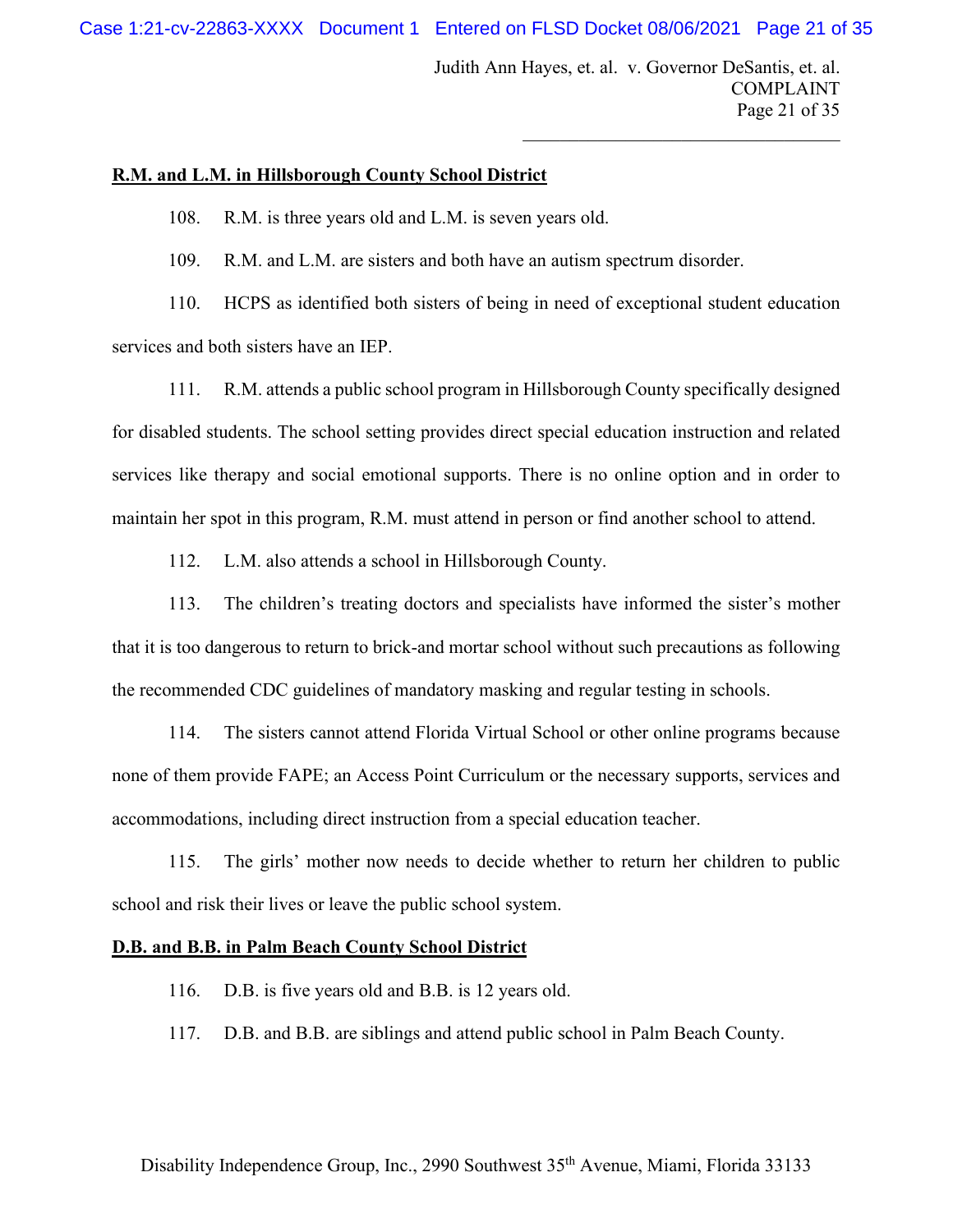$\mathcal{L}_\mathcal{L}$  , which is a set of the set of the set of the set of the set of the set of the set of the set of the set of the set of the set of the set of the set of the set of the set of the set of the set of the set of

118. D.B. and B.B. both suffer from severe asthma. PBCS has identified both children as being in need of exceptional student education services and both children have an IEP.

119. Their brother, R.B., also attends public school and is terrified he will bring the virus home to his siblings.

120. The children's treating doctors and specialists have informed the siblings parents that it is too dangerous to return to brick-and mortar school without such precautions as following the recommended CDC guidelines of mandatory masking and regular testing in schools.

121. Florida Virtual School, Palm Beach Virtual School and other online programs do not provide FAPE in the least restrictive environment and do not provide the necessary supports, services and accommodations, including direct instruction.

122. The children's parents now need to decide whether to return their children to public school and risk their lives or leave the public school system.

#### **J.T. in Palm Beach County School District**

123. J.T. is ten years old and has an autism spectrum disorder and hyperekplexia. Hyperekplexia is a rare hereditary, neurological disorder. J.T. also has a Chiari malformation. A Chiari malformation is a problem in which a part of the brain (the cerebellum) at the back of the skull bulges through a normal opening in the skull where it joins the spinal canal. This puts pressure on parts of the brain and spinal cord. J.T. recently underwent brain surgery.

124. J.T. attends a public school in Palm Beach County and has been identified by PBCS as being in need of exceptional student education services. J.T. has an IEP and is on a modified curriculum also known as an Access Point curriculum.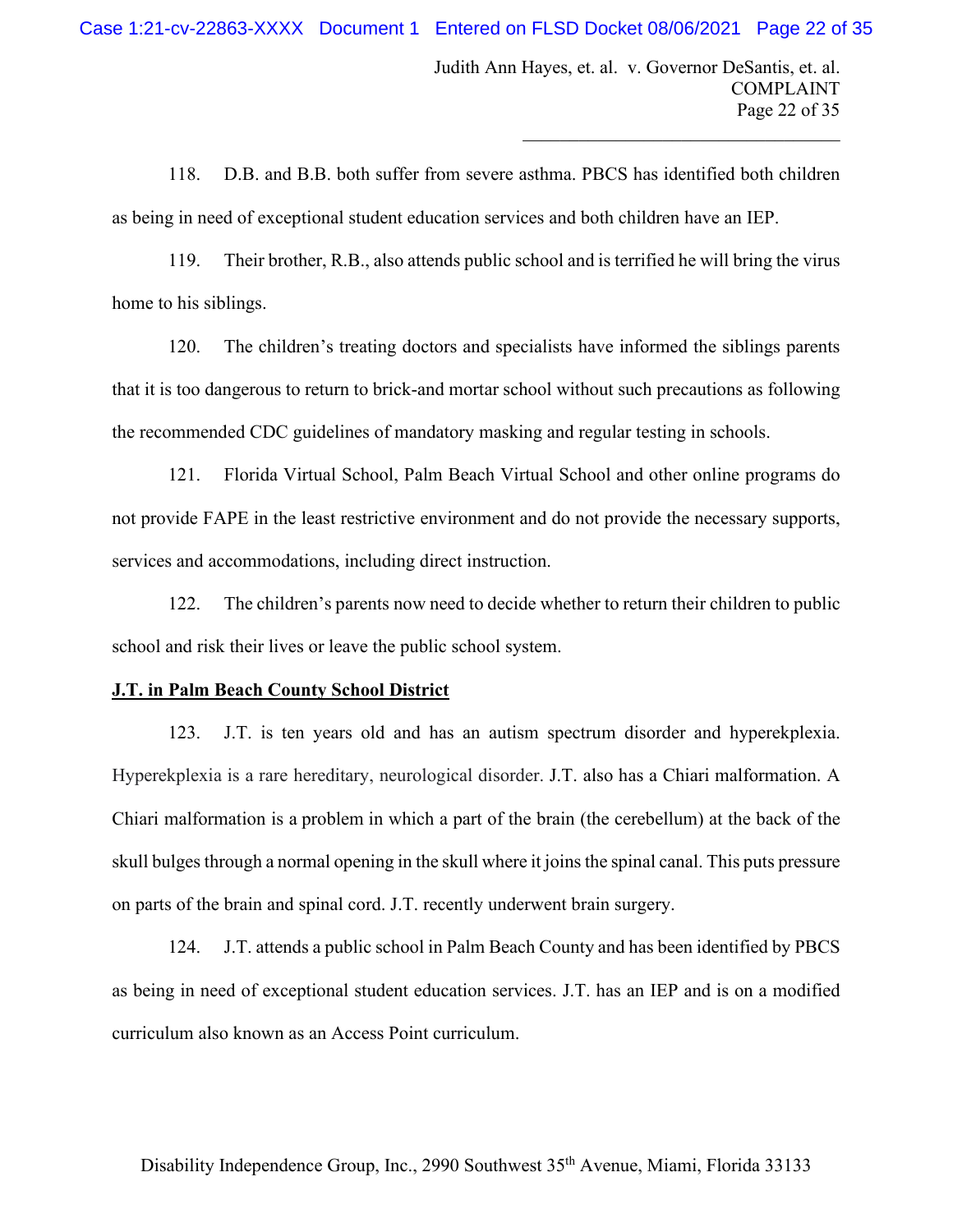Judith Ann Hayes, et. al. v. Governor DeSantis, et. al. COMPLAINT Page 23 of 35

 $\mathcal{L}_\mathcal{L}$  , which is a set of the set of the set of the set of the set of the set of the set of the set of the set of the set of the set of the set of the set of the set of the set of the set of the set of the set of

125. His treating doctors and specialists have informed his parents that it is too dangerous to return to brick-and mortar school without such precautions as following the recommended CDC guidelines of mandatory masking and regular testing in schools. No one can guarantee his safety.

126. The family would consider participating in district learning; however, the district has denied such a request stating the Florida Department of Education has advised the district that the district is not allowed to offer the "full panoply of services" including live synchronous and asynchronous instruction with the same curriculum as in person instruction and the ability to interact with a student's teacher and peers.

127. J.T. cannot attend Florida Virtual School or Palm Beach County Virtual school as neither provides FAPE; an Access Point Curriculum or the necessary supports, services and accommodations as identified in his IEP, including direct instruction from a special education teacher. Palm Beach County suggested that families with children on access point curriculums leave the Palm Beach Public Schools and enroll in Hendry County Virtual School.

128. J.T.'s parents now need to decide whether to return J.T. to public school and risk his life or leave the public school system.

#### **R.K. in Volusia County School District**

129. R.K. is nine years old and is immunocompromised. R.K. has a weakened immune system and a reduced ability to fight infections making her vulnerable to severe illness and death due to Covid-19.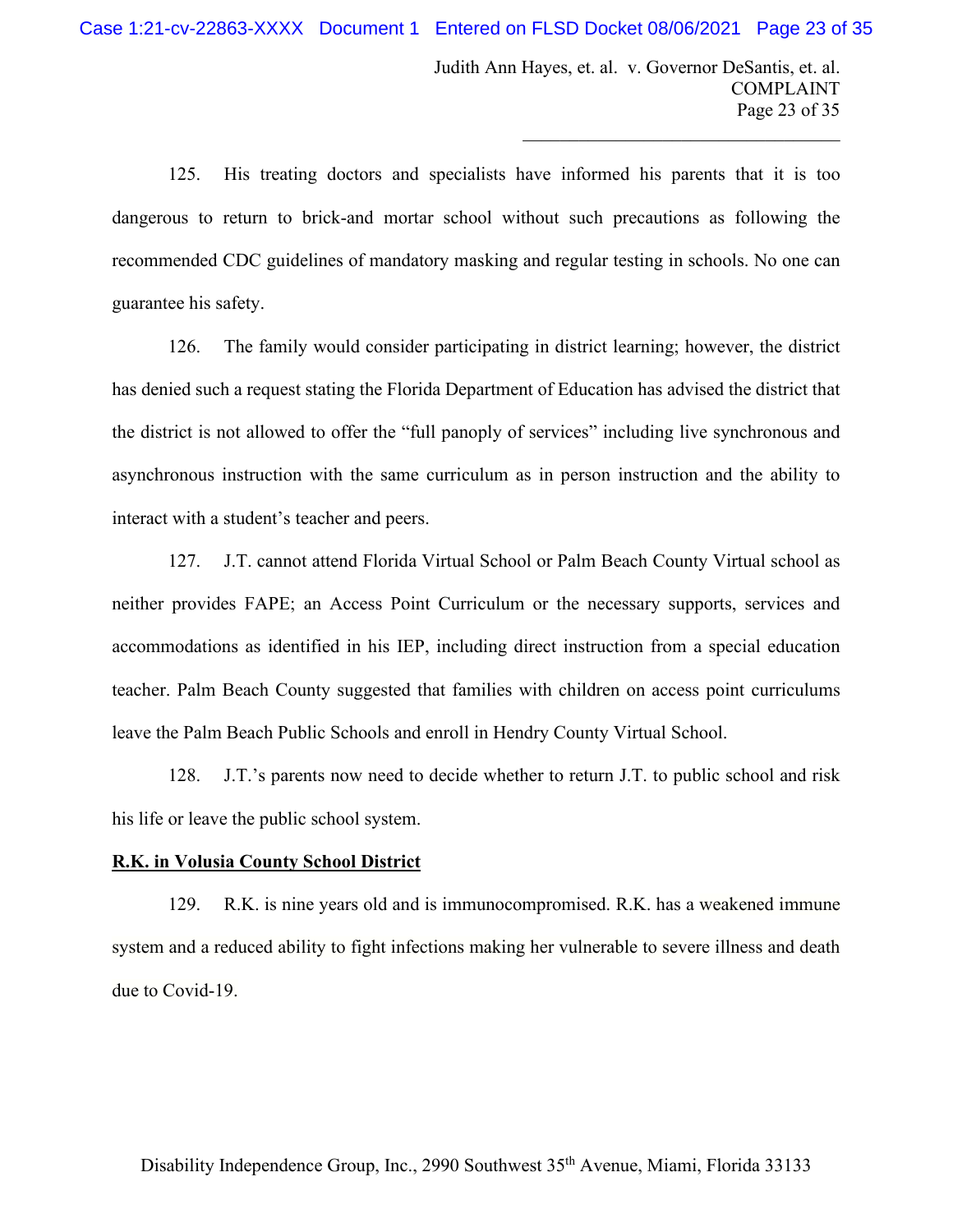Judith Ann Hayes, et. al. v. Governor DeSantis, et. al. COMPLAINT Page 24 of 35

 $\mathcal{L}_\mathcal{L}$  , which is a set of the set of the set of the set of the set of the set of the set of the set of the set of the set of the set of the set of the set of the set of the set of the set of the set of the set of

130. R.K. attends a public school in Volusia County. VCPS has identified R.K. as a student who is in need of supports and services through a 504 plan. Because of her disabilities she cannot return to school safely. No one can guarantee her safety.

131. Her treating doctors and specialists have informed her parents, that it is too dangerous to return to brick-and mortar school without such precautions as following the recommended CDC guidelines of mandatory masking and regular testing in schools.

132. R.K.'s mother now must decide whether to return her child to school putting her life at risk or leave the public school system.

#### **J.D.-F. in Broward County School District**

133. J.D.-F. is four years old and lives with chronic kidney disease – stage 3. His kidneys are only working at 50% capacity.

134. J.D.-F. attends a Broward County public school program and BCPS has identified J.D.-F. as being in need of exceptional student education services. J.D.-F. has an IEP and attends a public-school program that provides direct special education instruction and related services like speech therapy. There is no online option and to maintain his spot in this program, J.D.-F. must attend in person or find another school to attend.

135. His treating doctors and specialists have informed his parents, that it is too dangerous to return to brick-and mortar school without such precautions as following the recommended CDC guidelines of mandatory masking and regular testing in schools. His doctors have advised that if he catches the COVID-19 virus it could be fatal.

136. J.D.-F. has three other siblings who attend public school and are not yet eligible to be vaccinated. Due to the dangers facing J.D.-F., none of his siblings will be able to attend public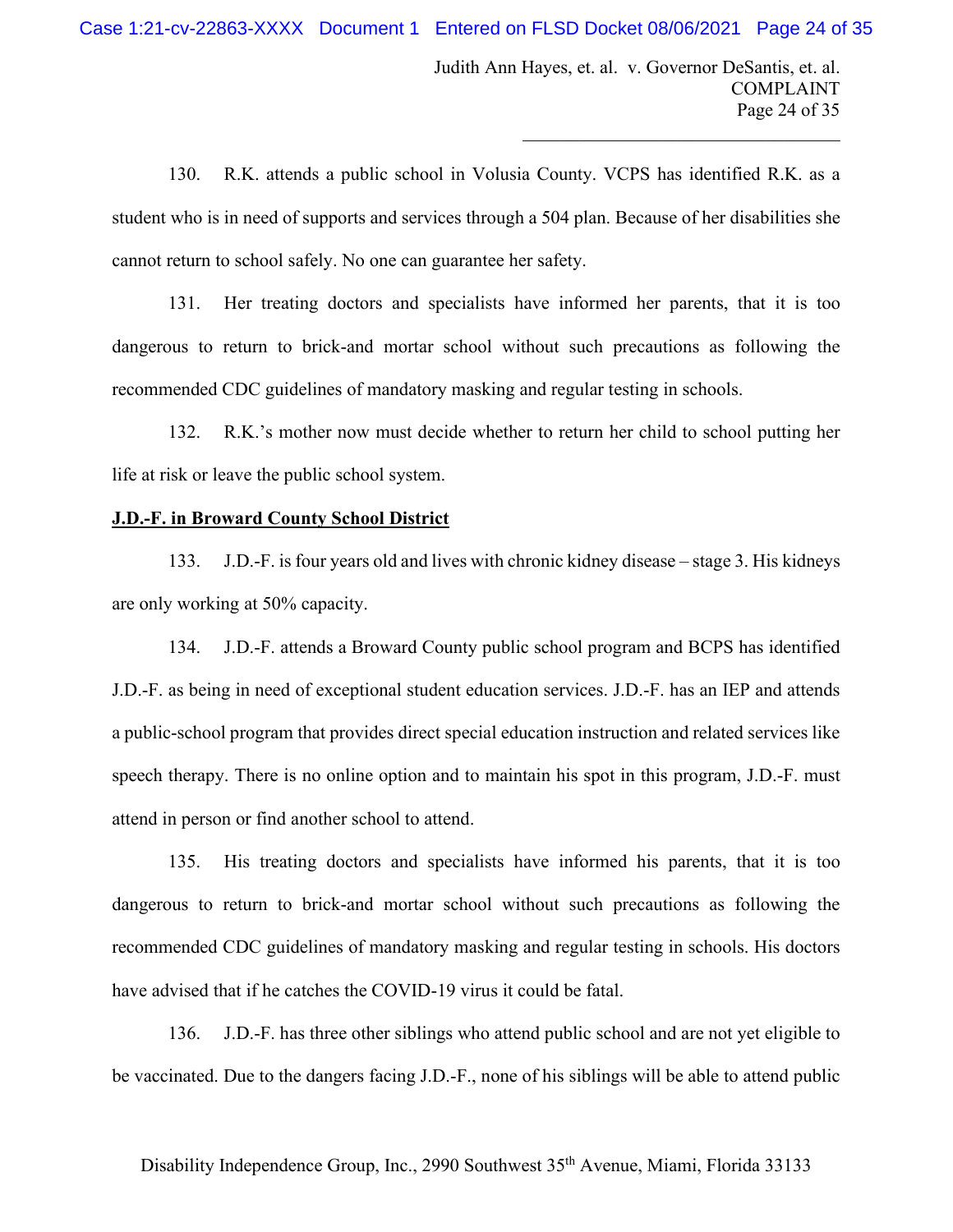school unless recommended CDC guidelines of mandatory masking and regular testing in schools are implemented.

137. J.D.-F.'s parents now must decide whether to return their children to school putting J.D.-F.'s life at risk or leave the public school system.

## **R.K, B.K., and A.K. in Pasco County School District**

138. R.K. is fourteen years old and has attention deficit hyperactive disorder and a specific learning disability. R.K. attends a public school in Pasco County. PCPS has identified R.K. as a student how needs supports and services through a 504 plan.

139. B.K. is twelve years old and has an autism spectrum disorder, attention deficit hyperactive disorder and a speech impairment. B.K. attends a public school in Pasco County. B.K. is in a magnet school program. PCPS has identified B.K. as being in need of exceptional student education services. B.K. has an IEP. If B.K. does not attend school in person, he will lose his spot in the magnet school program. No one from the district has provided his parents with any options or accommodations so that he can remain in his magnet school program and receive all the benefits of that program.

140. A.K, is eight years old and has a Speech Impairment. A.K. attends a public school in Pasco County. PCPS has identified A.K. as being in need of exceptional student education services. A.K. has an IEP.

141. Their parents are concerned that it is too dangerous to return to brick-and mortar school without such precautions as following the recommended CDC guidelines of mandatory masking and regular testing in schools.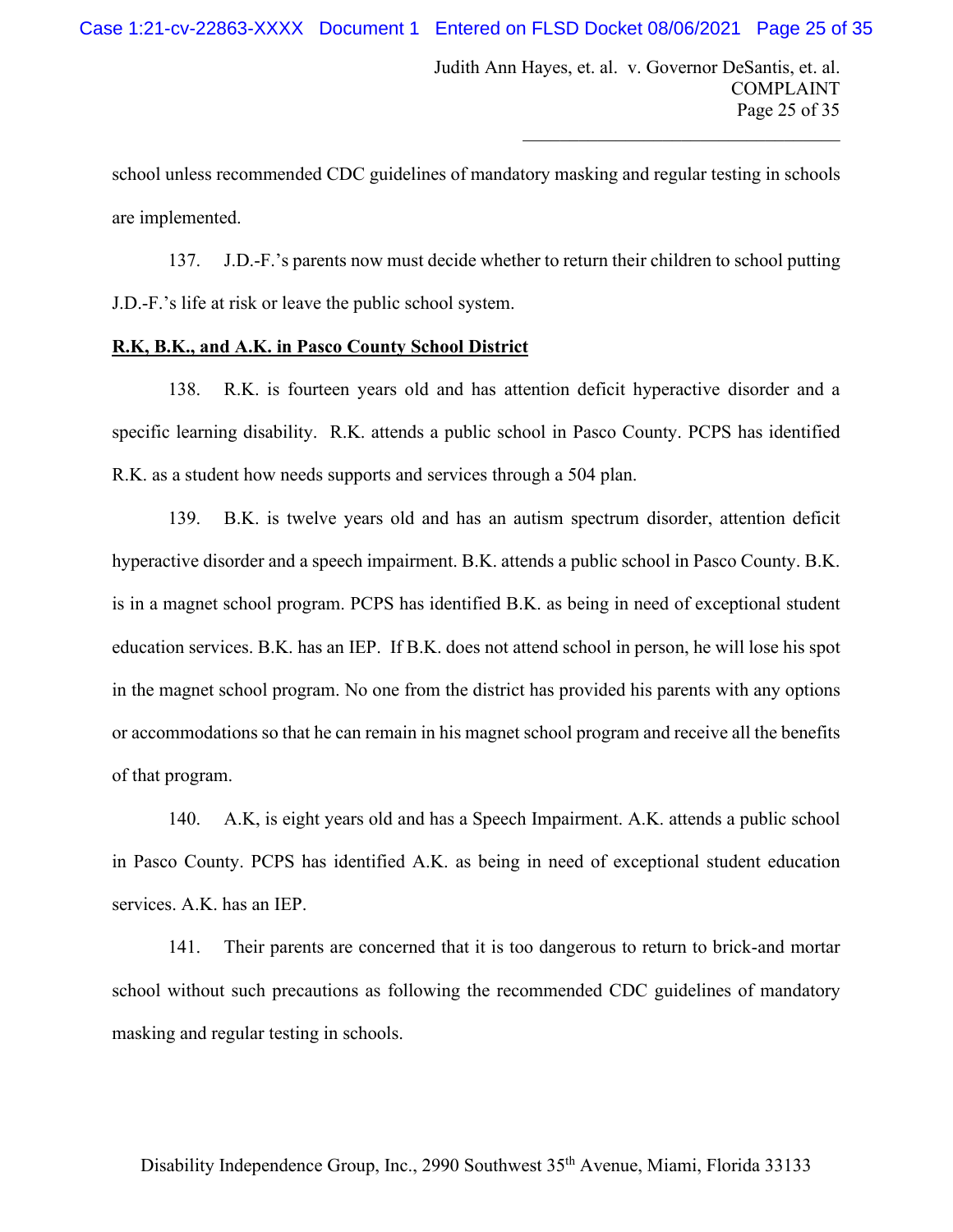Judith Ann Hayes, et. al. v. Governor DeSantis, et. al. COMPLAINT Page 26 of 35

 $\mathcal{L}_\mathcal{L}$  , which is a set of the set of the set of the set of the set of the set of the set of the set of the set of the set of the set of the set of the set of the set of the set of the set of the set of the set of

142. Florida Virtual School, Pasco's virtual school and other online programs do not provide FAPE in the least restrictive environment and do not provide the necessary supports, services and accommodations, including direct instruction. Further, B.K. will not be able to attend his magnet school program if he attends school virtually.

143. The parents now need to decide whether to return their children to public school and risk their lives or leave the public school system.

### **P.T. in Alachua County School District**

144. P.T. is seven years old and lives with Trisomy-18. Trisomy-18 also known as Edwards syndrome is when someone is born with an extra chromosome. Trisomy-18 causes severe developmental delays.

145. P.T. has severe developmental delays and has a tracheostomy. A tracheostomy is an opening created at the front of the neck so a tube can be inserted into the windpipe (trachea) to help you breathe. P.T. is at a higher risk to get COVID-19 if people around her are not wearing masks.

146. P.T. attends public school in Alachua County. ACPS has identified P.T. as being in need of exceptional student education services. P.T. has an IEP and is on a modified curriculum also known as an access point curriculum.

147. Her treating doctors and specialists have informed her parents that it is too dangerous to return to brick-and mortar school without such precautions as following the recommended CDC guidelines of mandatory masking and regular testing in schools. No one can guarantee his safety.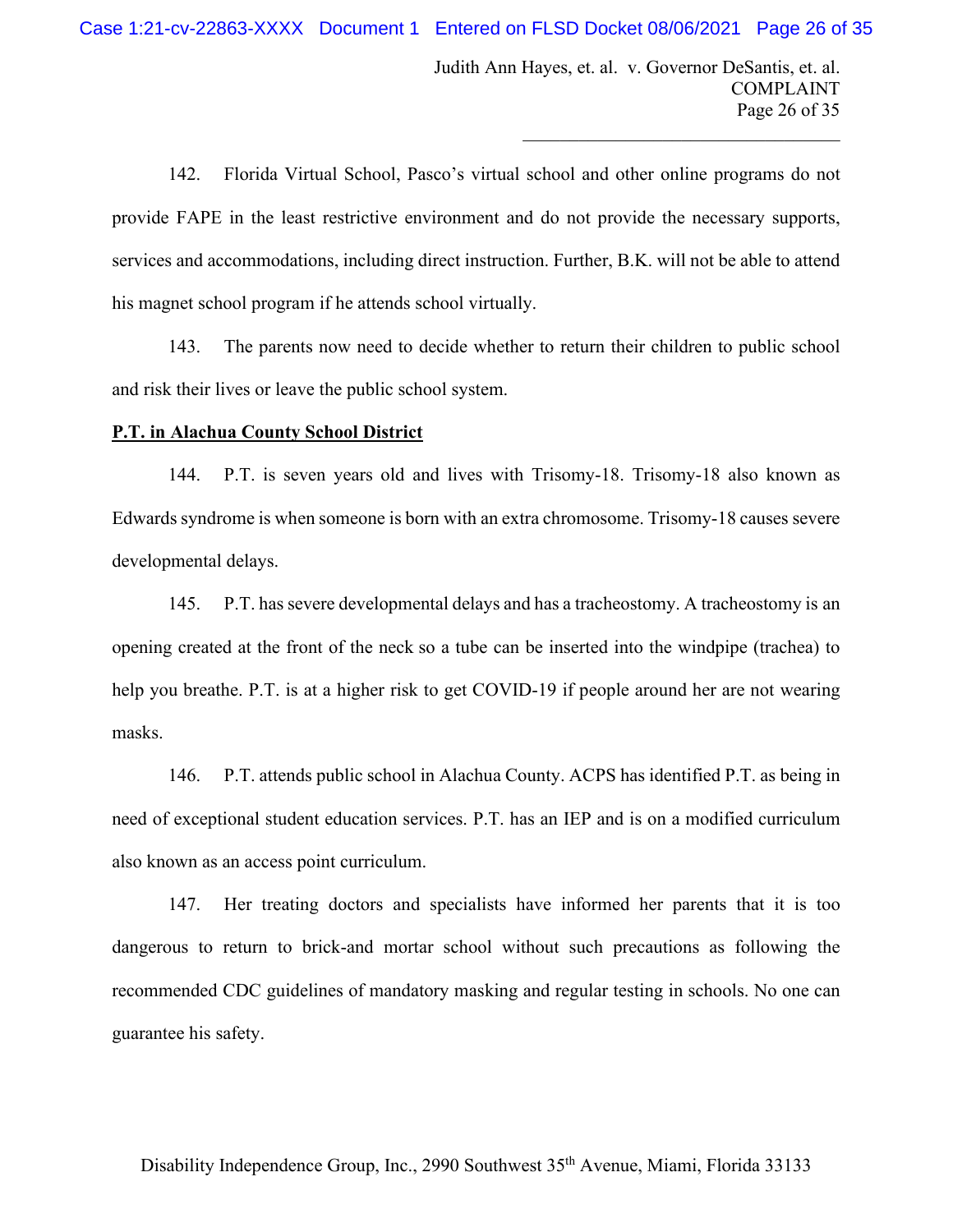Judith Ann Hayes, et. al. v. Governor DeSantis, et. al. COMPLAINT Page 27 of 35

 $\mathcal{L}_\mathcal{L}$  , which is a set of the set of the set of the set of the set of the set of the set of the set of the set of the set of the set of the set of the set of the set of the set of the set of the set of the set of

148. P.T. cannot attend Florida Virtual School or any other virtual programs as none provide FAPE; an Access Point Curriculum or the necessary supports, services and accommodations as identified in his IEP, including direct instruction from a special education teacher.

149. While Alachua County School Board did put in place a mask mandate it is only for two weeks, P.T.'s parents now need to decide whether to return P.T. to public school and risk her life or leave the public school system.

### **G.D. in Hillsborough County School District**

150. G.D. is ten years old and lives with severe asthma and anxiety.

151. G.D. attends a public school in Hillsborough County. HCPS has identified G.D. as being in need of exceptional student education services. G.D. has an IEP.

152. G.D.'s anxiety is triggered by being in school without everyone wearing masks and her anxiety is triggered by staying home and being isolated. This anxiety is impacting her education. Her parents are in a "no win" situation.

153. Her treating doctors and specialists have informed her mother that it is too dangerous to return to brick-and mortar school without such precautions as following the recommended CDC guidelines of mandatory masking and regular testing in schools.

154. Florida Virtual School or other online programs do not provide FAPE or the necessary supports, services and accommodations, including direct instruction and socialization with her peers.

155. G.D.'s mother now needs to decide whether to return G.D. to public school and risk her life or leave the public school system.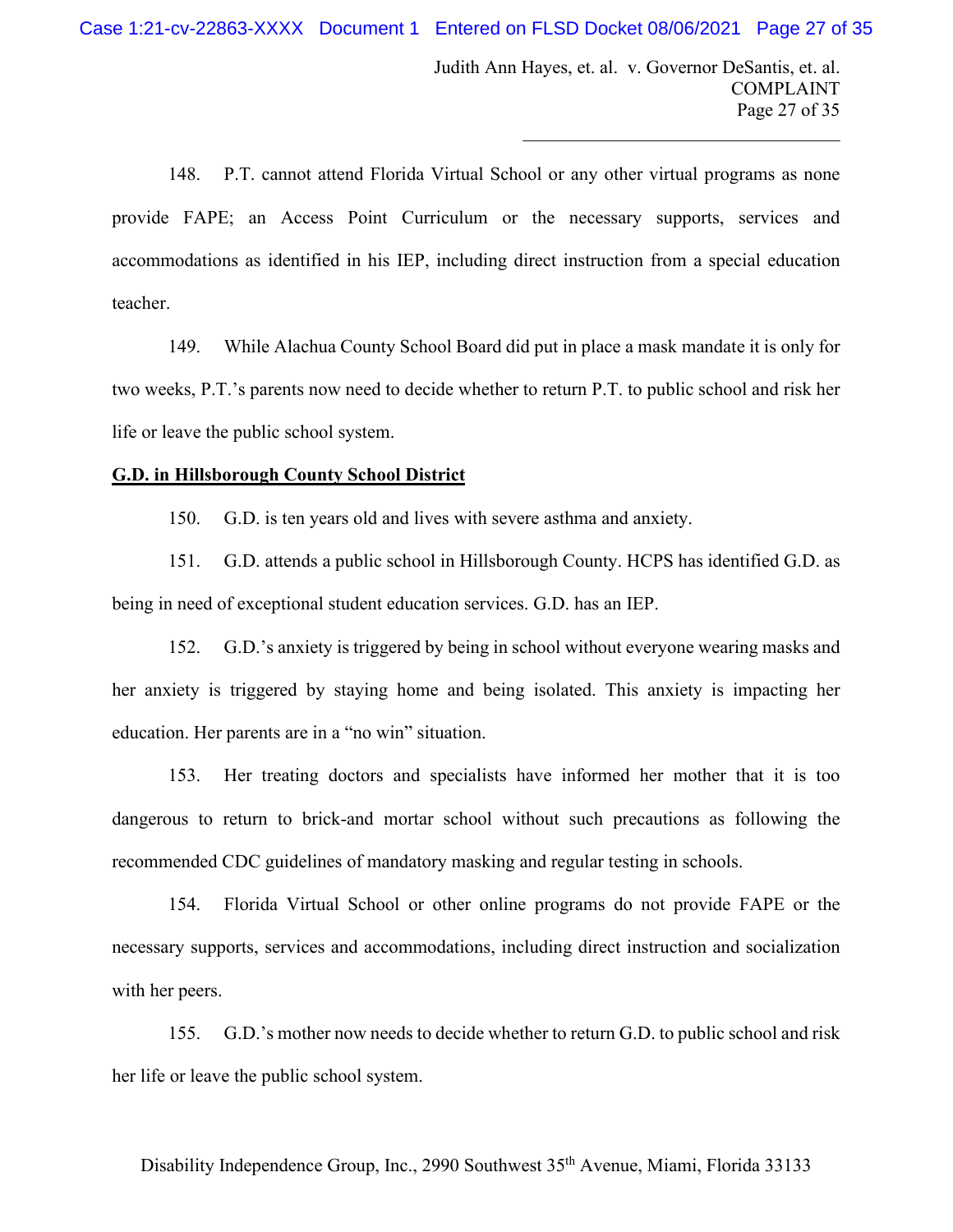Judith Ann Hayes, et. al. v. Governor DeSantis, et. al. COMPLAINT Page 28 of 35

 $\mathcal{L}_\mathcal{L}$  , which is a set of the set of the set of the set of the set of the set of the set of the set of the set of the set of the set of the set of the set of the set of the set of the set of the set of the set of

# **Q.C. in Palm Beach County School District**

156. Q.C. is ten years old and has severe asthma and anxiety.

157. Q.C. attends a public school in Palm Beach County. PBPS has identified Q.C. as a student how needs supports and services through a 504 plan. Q.C. has a 504 plan.

158. His treating doctors and specialists have informed his parents that it is too dangerous to return to brick-and mortar school without such precautions as following the recommended CDC guidelines of mandatory masking and regular testing in schools.

159. The family would consider participating in district learning; however, the district has denied such a request stating the Florida Department of Education has advised the district that the district is not allowed to offer the "full panoply of services" including live synchronous and asynchronous instruction with the same curriculum as in person instruction and the ability to interact with a student's teacher and peers.

160. Q.C. cannot attend Florida Virtual School or Palm Beach County Virtual school as neither provides an equal education.

161. Q.C.'s parents now need to decide whether to return Q.C. to public school and risk his life or leave the public school system.

162. The Plaintiffs are seeking practical solutions. There is an understanding and appreciation for the competing interests. Students with Disabilities are entitled to a free appropriate public education in the least restrictive environment. There has been no wavier by the federal and state requirements to provide a FAPE in the LRE. The Governors latest executive order violates the Americans with Disabilities Act and Section 504 of the Rehabilitation Act and hinders the districts' ability to provide a free appropriate public education in the least restrictive environment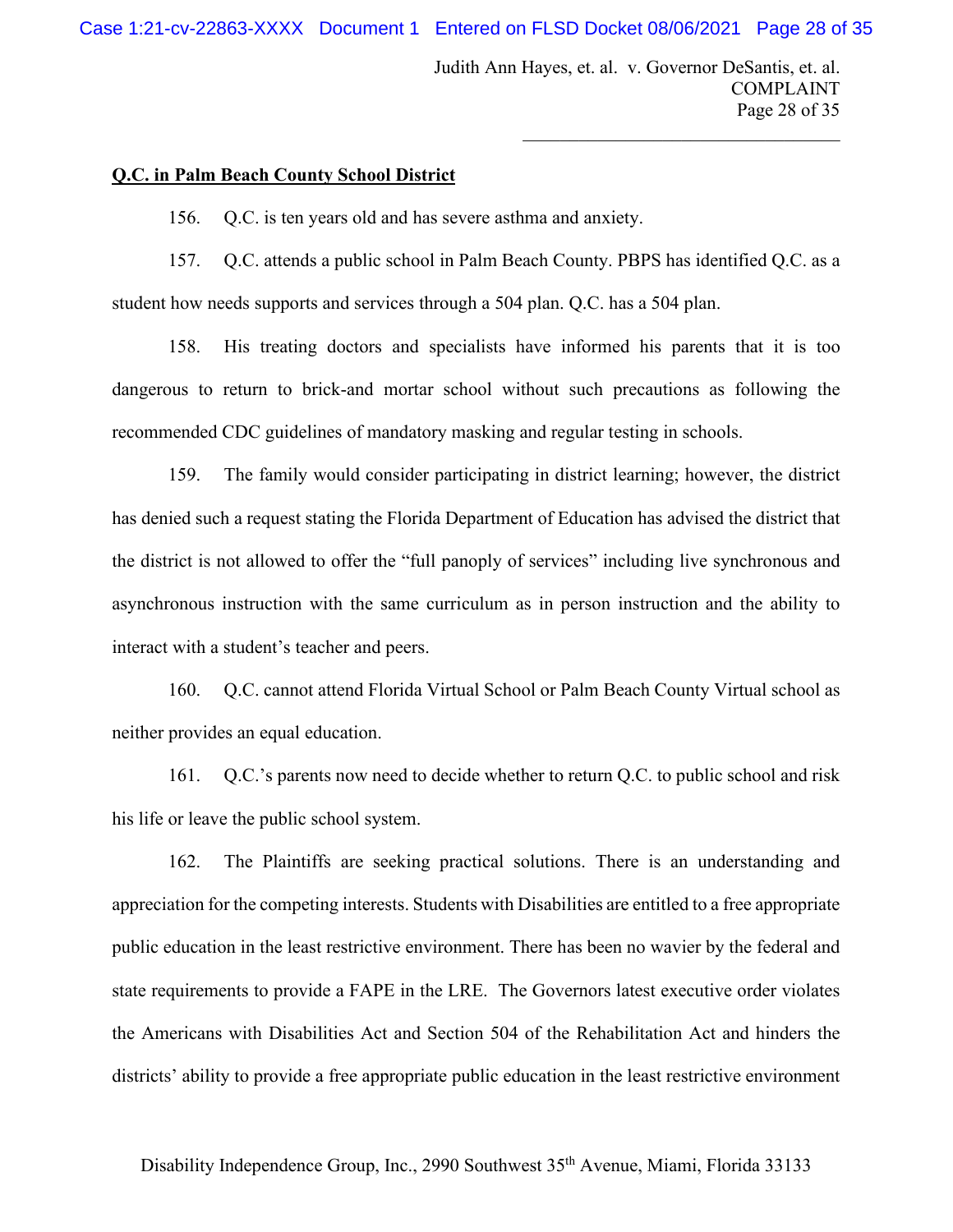Judith Ann Hayes, et. al. v. Governor DeSantis, et. al. COMPLAINT Page 29 of 35

 $\mathcal{L}_\mathcal{L}$  , which is a set of the set of the set of the set of the set of the set of the set of the set of the set of the set of the set of the set of the set of the set of the set of the set of the set of the set of

as well as realistic and practical solutions to unprecedented challenges. The Plaintiffs are seeking safe ways to return to brick-and-mortar schools including, but not limited to, rescinding Executive Order 21-175 to allow school districts to provide FAPE in the LRE including offering virtual options that are comparable to those offered to nondisabled students. The Plaintiffs are seeking a reinstatement of a "full panoply of services" including live synchronous and asynchronous instruction with the same curriculum as in person instruction and the ability to interact with a student's teacher and peers.

163. If students with disabilities cannot go to school safely then no one can go to school safely.

164. The Plaintiffs have performed all conditions precedent prior to the filing of the instant action as exhaustion would be futile.

165. The Plaintiffs have engaged the Disability Independence Group, Inc. to represent them and are obligated to pay a reasonable fee for their services.

# **COUNT 1 VIOLATION OF TITLE II OF THE AMERICAN DISABILITIES ACT**

166. Plaintiffs repeat and re-allege the allegations in paragraphs 1 through 165 of the Complaint as if fully set forth herein.

167. The Defendants are public entities and is therefore subject to Title II of the Americans with Disabilities Act.

168. The ADA provides a clear and comprehensive national mandate for the elimination of discrimination against individuals with disabilities. 42 U.S.C.  $\S$  12101(b)(1)&(2).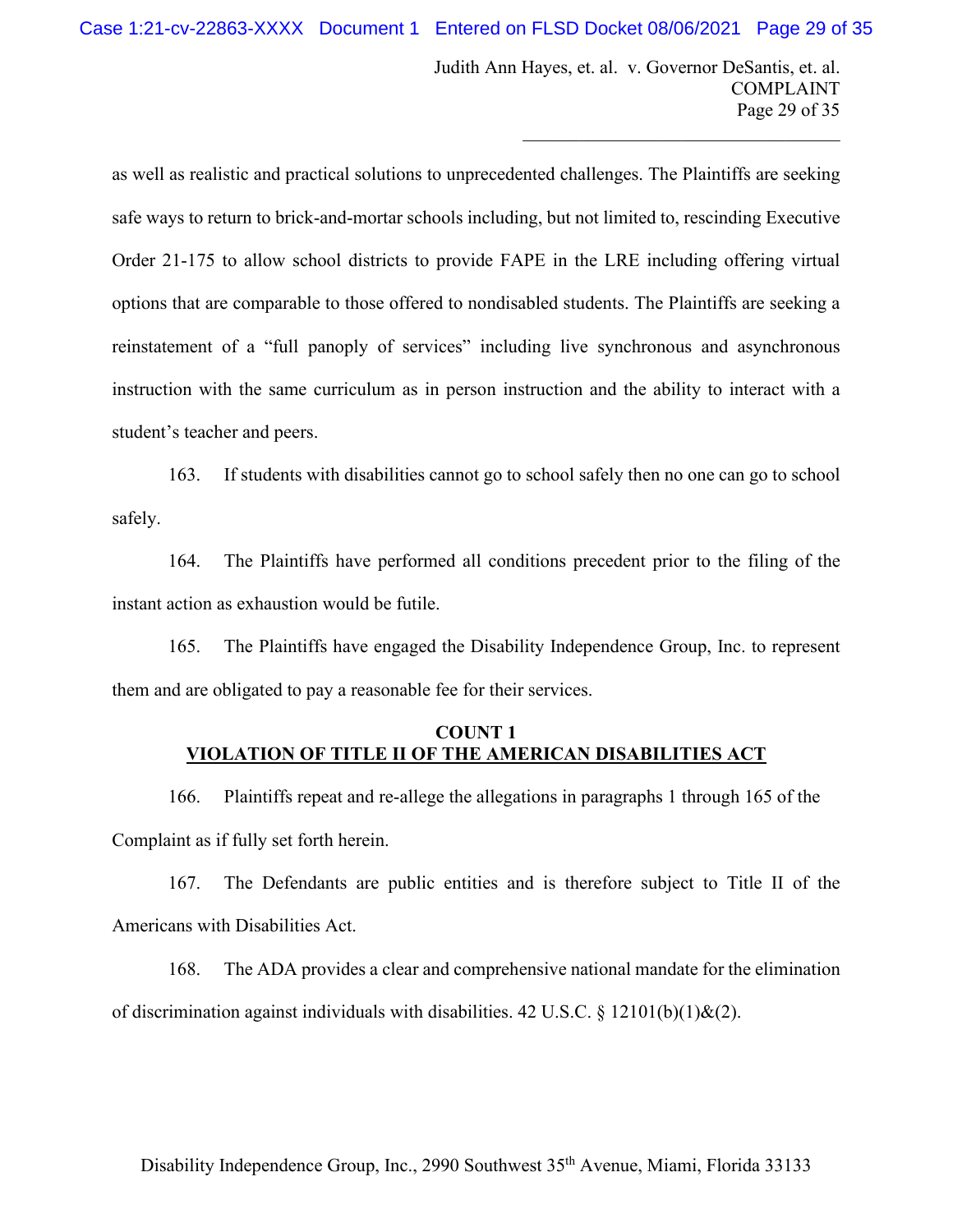$\mathcal{L}_\mathcal{L}$  , which is a set of the set of the set of the set of the set of the set of the set of the set of the set of the set of the set of the set of the set of the set of the set of the set of the set of the set of

169. Enactment of the ADA reflected deeply held American ideals that treasure the contributions that individuals can make when free from arbitrary, unjust, or outmoded societal attitudes and practices that prevent the realization of their full potential.

170. The ADA embodies a public policy committed to the removal of a broad range of impediments to the integration of people with disabilities into society and strengthening the federal government's role in enforcing the standards established by Congress.

171. The ADA requires that "no qualified individual with a disability shall, by reason of such disability, be excluded from participation in or be denied the benefits of the services, programs, or activities of a public entity, or be subjected to discrimination by any such entity." 42 U.S.C. § 12132.

172. As a result of the immediate implementation of the Executive Order of Governor DeSantis to deny these children the protection that they need to attend school in a safe environment, the Defendants have violated the regulations and provisions of the ADA as follows:

- a. The Defendants are failing to make a reasonable modification under circumstances where it is required (28 C.F.R.  $\S$  35.130(b)(7); 34 C.F.R.  $\S$  $104.34(a);$
- b. The Defendants are excluding Plaintiffs from the participation in public education (42 U.S.C. § 12132; 28 C.F.R. § 35.130; 34 C.F.R. § 104.34(a)))
- c. The Defendants are failing to make its services, programs, and activities "readily accessible" to disabled individuals (28 C.F.R. § 35.150; 34 C.F.R. § 104.34(a)))
- d. The Defendants are administering a policy that has the effect of subjecting qualified individuals with disabilities to discrimination on the basis of disability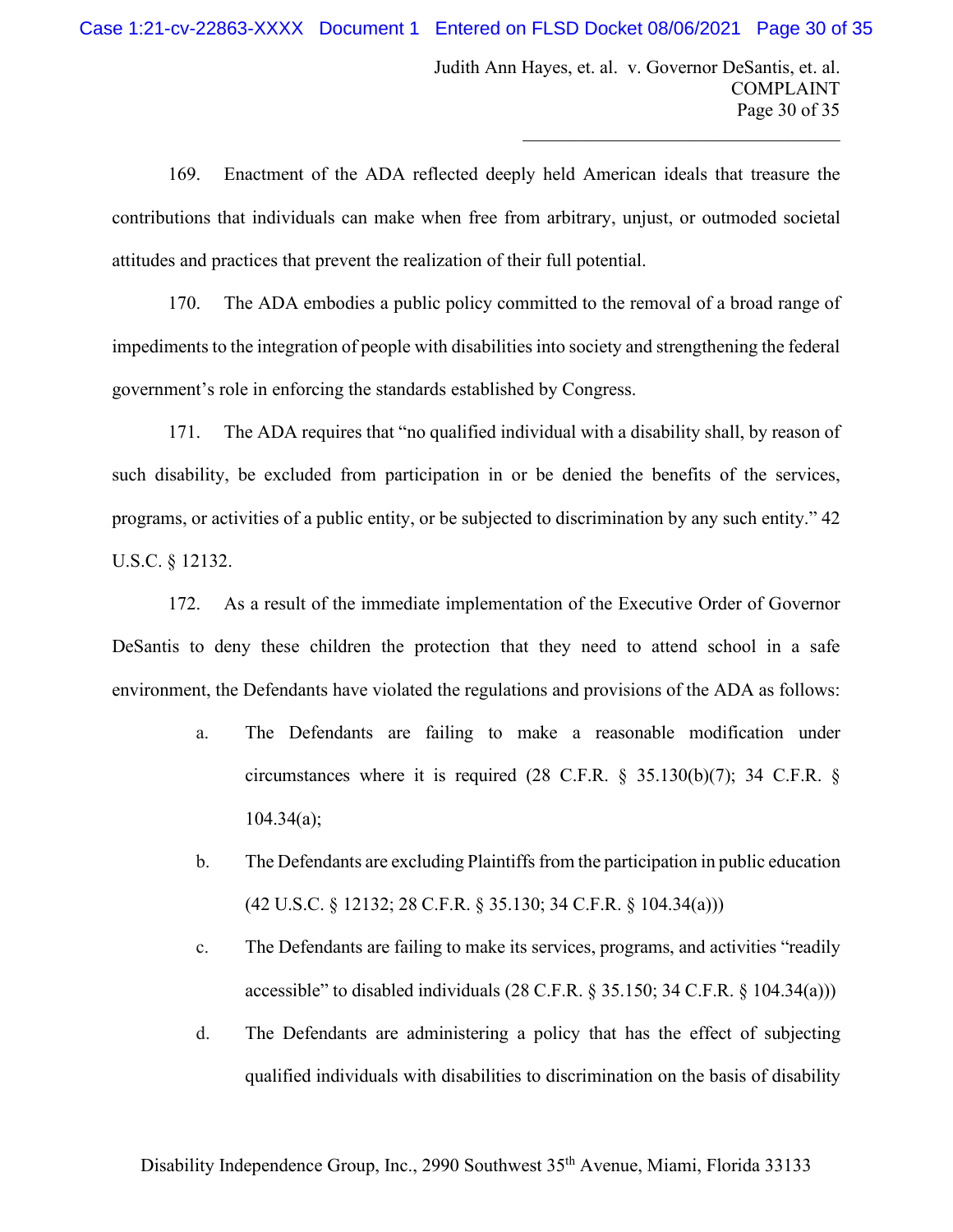Judith Ann Hayes, et. al. v. Governor DeSantis, et. al. COMPLAINT Page 31 of 35

 $\mathcal{L}_\mathcal{L}$  , which is a set of the set of the set of the set of the set of the set of the set of the set of the set of the set of the set of the set of the set of the set of the set of the set of the set of the set of

and That has the purpose or effect of defeating or substantially impairing accomplishment of the objectives of the public entity's program with respect to individuals with disabilities. (28 C.F.R. § 35.130(b)(3))

e. The Defendants are failing to permit a public entity to administer services, programs, and activities in the most integrated setting appropriate to the needs of qualified individuals with disabilities. (28 C.F.R. § 35.130(d); 34 C.F.R. § 104.34(a))

173. The ADA further prohibits any public entity from directly or through contractual or other arrangements, utilizing any criteria or methods of administration that (a) has the effect of subjecting qualified individuals with disabilities to discrimination on the basis of disability and/or (b) perpetuates the discrimination of another public entity if both public entities are subject to common administrative control or are agencies of the same State.  $\S 35.130 (b)(3)(i) \& (iii)$ .

174. The Governor does not have the authority to circumvent the ADA and protections for students with disabilities through the executive order

175. Excluding children from the public-school classroom because of a disability or not placing a student in the least restrictive environment is exactly the type of discrimination and segregation the ADA and its amendments aim to prevent and specifically prohibit.

176. Further, the regulations implementing the ADA require that "a public entity shall administer services, programs and activities in the most integrated setting appropriate to the needs of qualified individuals with disabilities." 28 C.F.R. § 35.130(d).

177. Relegating students into a separate classroom "for their safety" would be a violation of LRE.

Disability Independence Group, Inc., 2990 Southwest 35th Avenue, Miami, Florida 33133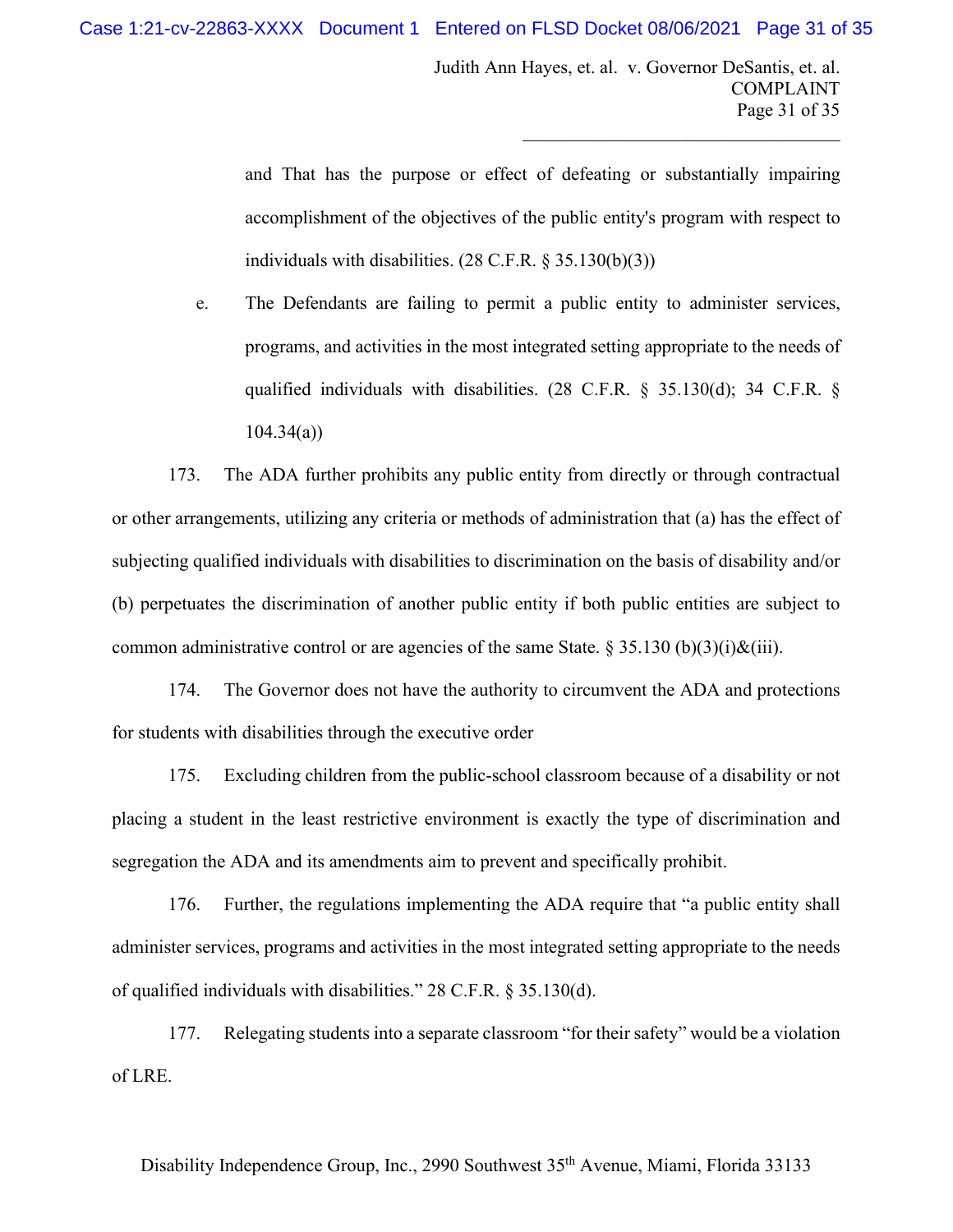Judith Ann Hayes, et. al. v. Governor DeSantis, et. al. COMPLAINT Page 32 of 35

 $\mathcal{L}_\mathcal{L}$  , which is a set of the set of the set of the set of the set of the set of the set of the set of the set of the set of the set of the set of the set of the set of the set of the set of the set of the set of

178. As public entities and instrumentalities of the state, the District is prohibited from providing "a qualified individual with a disability with an aide, benefit or service that is not as effective in affording equal opportunity to obtain the same result, to gain the same benefit, or to reach the same level of achievement as that provided others." 28 CFR 35.130(b)(1)(iii).

**WHEREFORE**, the PLAINTIFFS respectfully request this Court to declare the actions of the Defendants violate the Americans with Disabilities Act, issue a permanent injunction enjoining the Defendants from interfering with their rights to a free and appropriate public education in the least restrictive environment by refusing to allow them to go to public school in a safe environment and to otherwise immediately cease discriminating against students with disabilities and awarding Plaintiffs' attorneys' fees, costs and expenses incurred in this matter and for such further relief as the court deems just and equitable.

# **COUNT 2 SECTION 504 OF THE REHABILITATION ACT OF 1973 29 U.S.C. § 706**

179. Plaintiffs repeat and re-allege the allegations in paragraphs 1 through 165 of the Complaint as if fully set forth herein.

180. Plaintiffs are children with disabilities that substantially limit one or more major life activities and therefore are considered a person with a disability under Section 504 of the Rehabilitation Act, as amended. See 29 U.S.C. §706(8).

181. The Plaintiffs are otherwise qualified under section 504 of the Rehabilitation Act because he met the essential eligibility requirements for the Defendants' services at all times material hereto

182. The Defendants are recipients of federal financial assistance.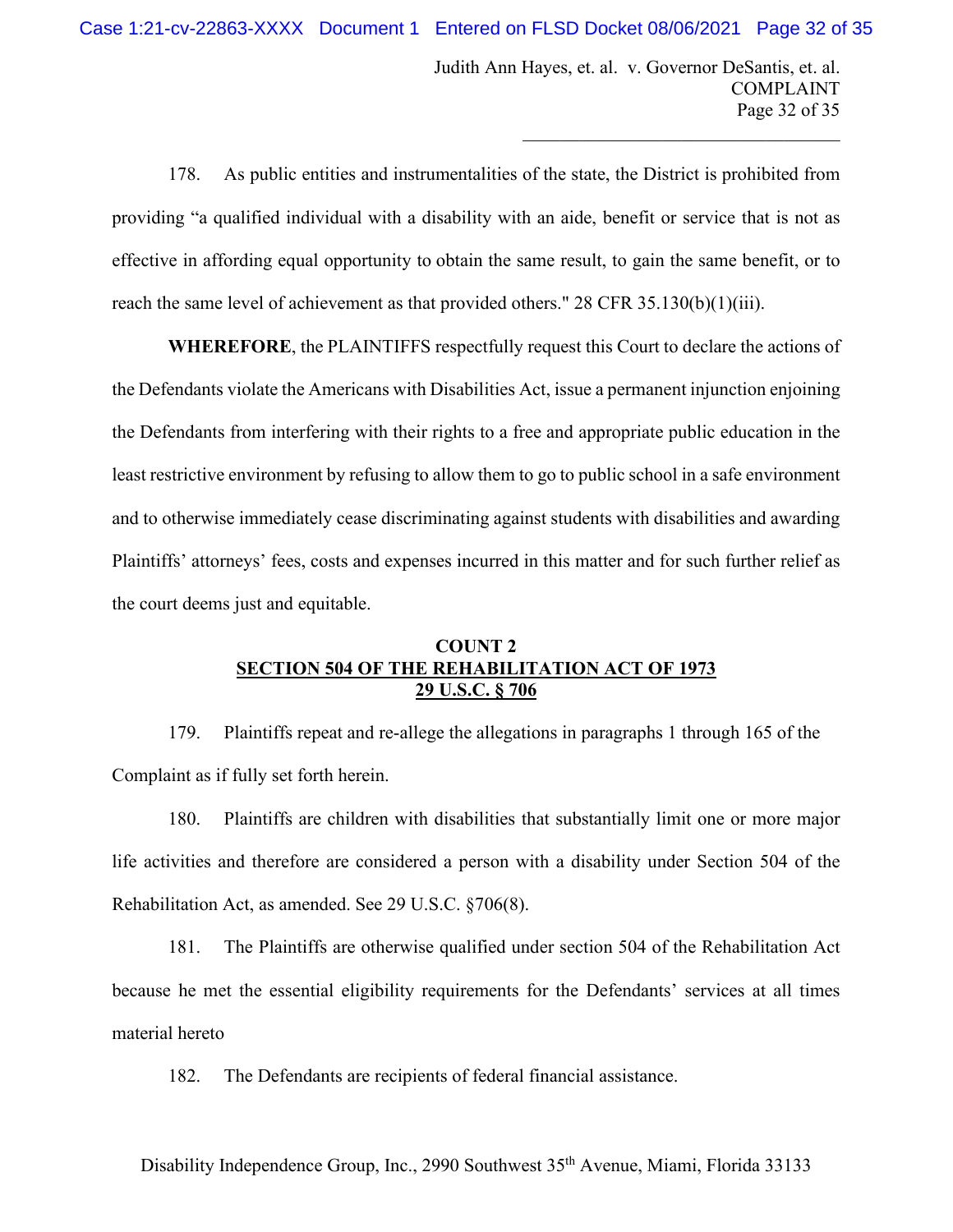Judith Ann Hayes, et. al. v. Governor DeSantis, et. al. COMPLAINT Page 33 of 35

 $\mathcal{L}_\mathcal{L}$  , which is a set of the set of the set of the set of the set of the set of the set of the set of the set of the set of the set of the set of the set of the set of the set of the set of the set of the set of

183. The policies, practices and procedures, particularly the actions and omissions described herein, violate the student's rights under Section 504 of the Rehabilitation Act by discriminating on the basis of a disability.

184. As a result of the immediate implementation of the Executive Order of Governor DeSantis to deny these children the protection that they need to attend school in a safe environment, the Defendants have violated the regulations and provisions of the ADA as follows:

- a. The Defendants are failing to make a reasonable modification under circumstances where it is required (28 C.F.R. § 35.130(b)(7); 34 C.F.R. §  $104.34(a);$
- b. The Defendants are excluding Plaintiffs from the participation in public education (42 U.S.C. § 12132; 28 C.F.R. § 35.130; 34 C.F.R. § 104.34(a)))
- c. The Defendants are failing to make its services, programs, and activities "readily accessible" to disabled individuals (28 C.F.R. § 35.150; 34 C.F.R. § 104.34(a)))
- d. The Defendants are administering a policy that has the effect of subjecting qualified individuals with disabilities to discrimination on the basis of disability and That has the purpose or effect of defeating or substantially impairing accomplishment of the objectives of the public entity's program with respect to individuals with disabilities. (28 C.F.R. § 35.130(b)(3))
- e. The Defendants are failing to permit a public entity to administer services, programs, and activities in the most integrated setting appropriate to the needs of qualified individuals with disabilities. (28 C.F.R. § 35.130(d); 34 C.F.R. § 104.34(a))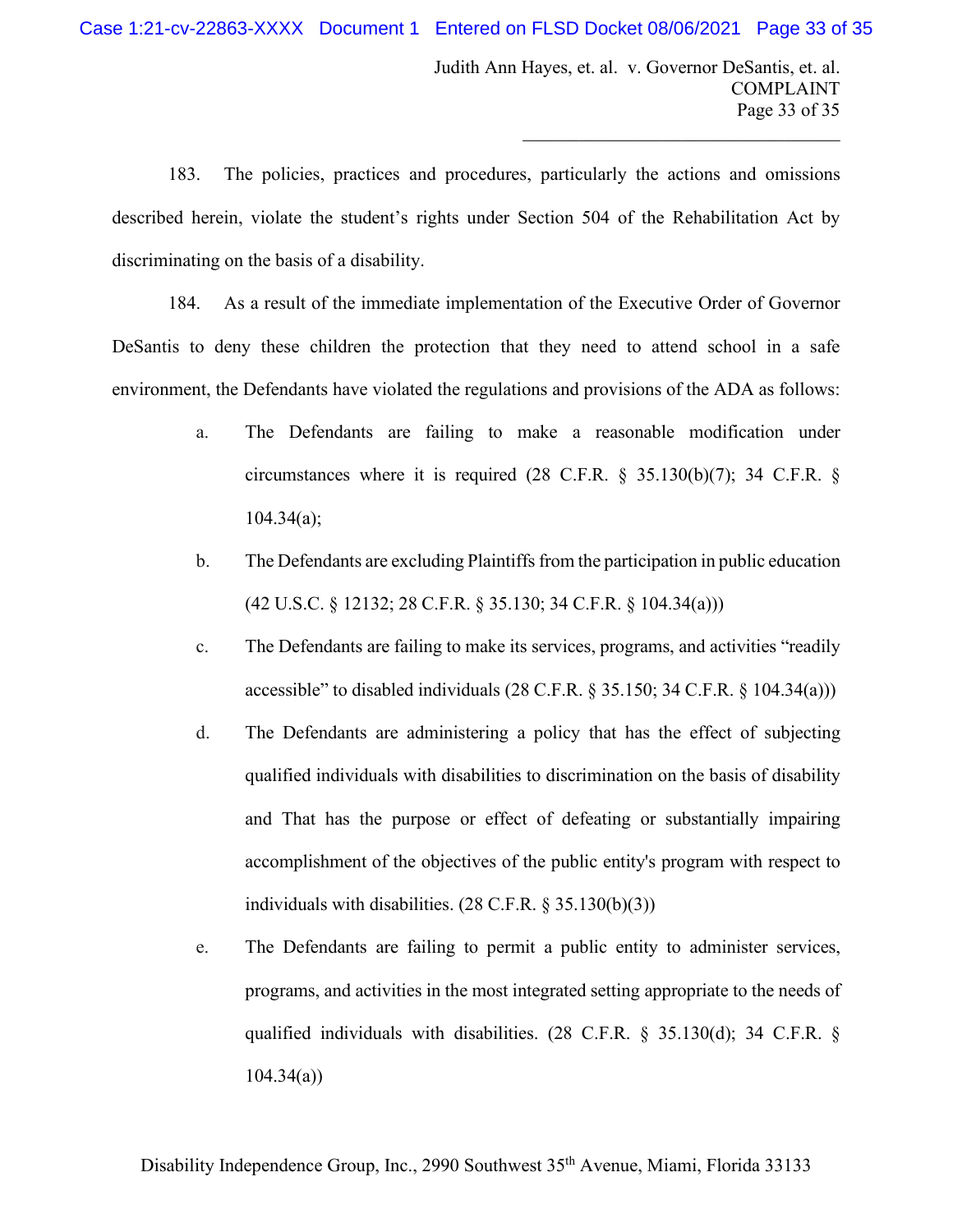Case 1:21-cv-22863-XXXX Document 1 Entered on FLSD Docket 08/06/2021 Page 34 of 35

Judith Ann Hayes, et. al. v. Governor DeSantis, et. al. COMPLAINT Page 34 of 35

 $\mathcal{L}_\mathcal{L}$  , which is a set of the set of the set of the set of the set of the set of the set of the set of the set of the set of the set of the set of the set of the set of the set of the set of the set of the set of

185. Section 104.33 requires that District provide FAPE to "each qualified handicapped

person who is in the recipient's jurisdiction."

186. For purposes of Section 504, an "appropriate education" is the:

provision of regular or special education and related aids and services that (i) are designed to meet individual educational needs of handicapped persons as adequately as the needs of non-handicapped persons are met and (ii) are based upon adherence to procedures that satisfy the requirements of §§ 104.34, 104.35, and 104.36. 34 C.F.R. § 104.33(b)(1).

187. The failure to provide access to FAPE in an alternative setting, thereby excluding all students with disabilities who are unable to return to brick-and-mortar schools is a violation of Section 504.

**WHEREFORE**, the PLAINTIFFS respectfully pray that this Court grant the following relief against the Defendants, including entering a declaratory judgment, pursuant to Rule 57 of the Federal Rules of Civil Procedure, stating that the District's practices, policies and procedures have subjected the Plaintiffs to discrimination in violation of Section 504 of the Rehabilitation Act and issue a permanent injunction enjoining the Defendants from interfering with their rights to a free and appropriate public education in the least restrictive environment by refusing to allow them to go to public school in a safe environment and to otherwise enjoining the Defendants from any practice, policy and/or procedure which would deny students with disabilities equal access to and benefit of Defendants services, award damages, reasonable costs, attorneys' fees and any other relief this court deems necessary and appropriate.

# **COUNT 3 FLORIDA EDUCATIONAL EQUITY ACT**

188. Plaintiffs repeat and re-allege the allegations in paragraphs 1 through 165 of the